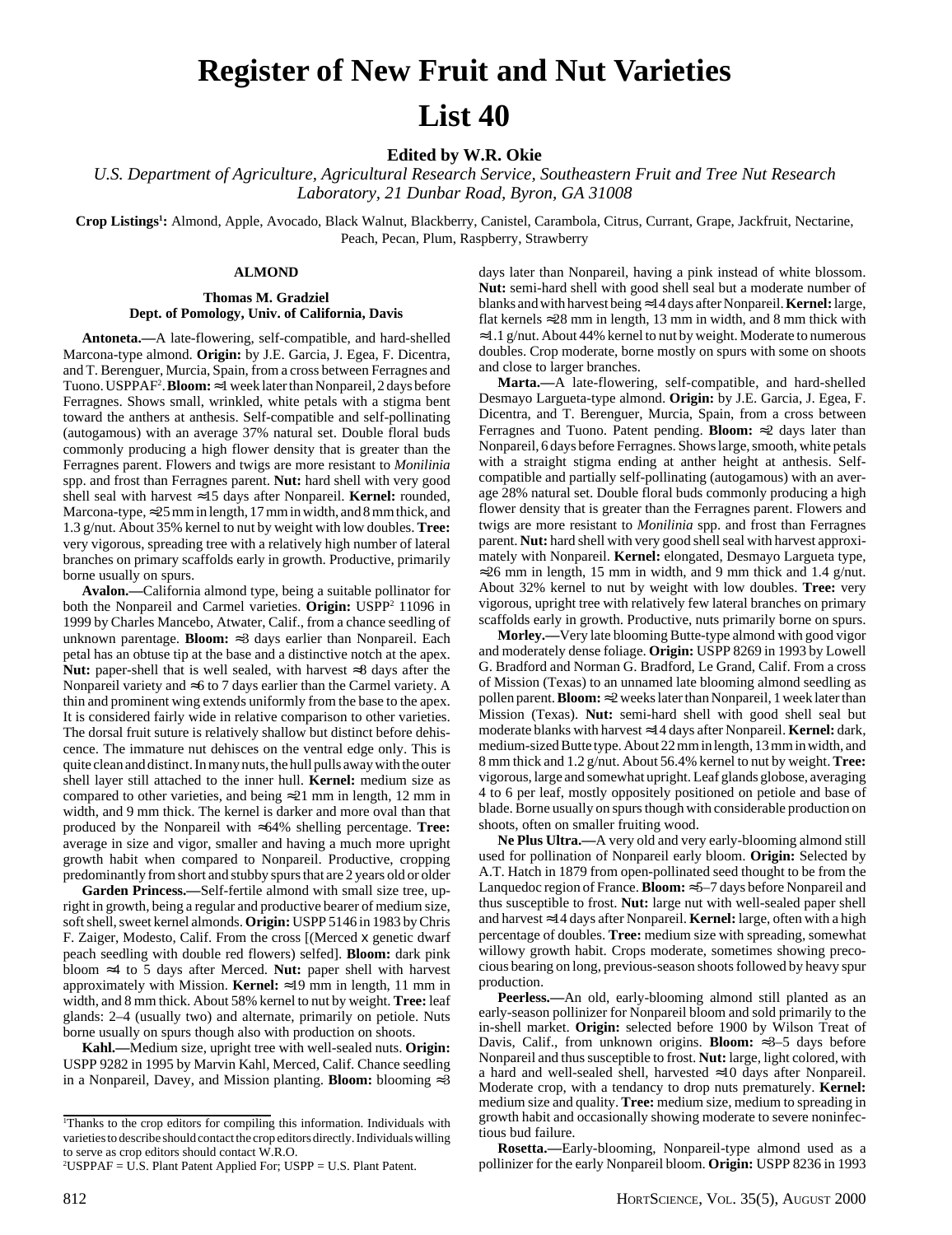by William Spoto, Yuba City, Calif., from an almond chance seedling found in an almond seedling rootstock orchard of Nonpareil and Drake that had been planted in the early 1900s. **Bloom:** ≈3 days before Nonpareil. **Nut:** medium to large size with moderate shell seal and harvest just after Nonpareil. The suture of the shell has a wing more prominent than that of Nonpareil. **Kernel:** Nonpareil type but larger. About 27 mm in length, 14 mm in width, and 9 mm thick and 1.3 g/ kernel. About 51% kernel to nut by weight. **Tree:** upright in structure. Leaf glands globose, averaging 2 per leaf, mostly alternately positioned on petiole and base of blade. Crop borne usually on spurs though with considerable production on shoots, often on smaller fruiting wood.

**Savana.—**Very late-blooming, Nonpareil-type almond with moderate vigor. **Origin:** USPP 8270 in 1993 by Lowell G. Bradford and Norman G. Bradford, Le Grand, Calif., from cross of Nonpareil to an unnamed late-blooming almond seedling as pollen parent. **Bloom:** ≈2 weeks after Nonpareil and 1 week later than Mission (Texas). **Nut:** Nonpareil type with very good shell seal and harvest ≈2 weeks after Nonpareil and 2 weeks earlier than Mission (Texas). **Kernel:** Nonpareil type with large, flat, light-colored seed, ≈25 mm in length, 12 mm in width, and 7 mm thick and 1.2 g/nut. About 61.6% kernel to nut by weight. **Tree:** medium in size moderately vigorous and spreading in growth. Crop borne almost entirely on spurs and on all sizes of wood. Leaf glands globose, mostly 2 or 3 per leaf being alternately positioned on petiole and base of blade.

**Valenta.—**Semi-hard shell seedling almond. **Origin:** USPP 4885 in 1982 by Frank E. Valenta, Delhi, Calif., as a chance seedling. **Bloom:** blooms white during period ≈2 weeks earlier than Thompson and ≈2 days after the Nonpareil. **Nut:** semi-hard shell with moderate shell seal with harvest period after the Thompson and Nonpareil and approximately with the Merced variety. **Kernel:** ≈21 mm in length, 11 mm in width, and 8 mm thick and 1.1 g/nut. About 56% kernel to nut by weight. Medium size, sweet kernels of good quality. **Tree:** large, spreading, dense, and vigorous; abundantly foliated with small, lanceolate, acutely pointed leaves having a finely serrate margin, and small, green, alternate, globose glands. Consistent bearer of small, well-sealed nuts.

#### **APPLE**

#### **Robert A. Norton AppleCorps East Wenatchee, Wash.**

*A5510.—*See Snapp Stayman.

**Adams Apple (***Burchinal***).—**An extremely early-coloring strain of Red Delicious. **Origin:** limb mutation of Oregon Spur Delicious, discovered Sept. 1993 in Othello, Wash., by Robert Burchinal; introd. 1999 by Van Well Nursery, Wenatchee, Wash. USPPAF. **Fruit:** develops 100% red color at fruit set, with darker red color than its parent throughout its development; otherwise, similar to parent in all respects. **Tree:** upright, spur type, similar to parent.

**Autumn Gala (***Harry Black Gala***).—**A late-maturing sport of Gala. **Origin:** limb sport of Kidds D-8 Gala, found at Catoctin Mountain Orchard, Thurmont, Md., in 1992 by Bob Black. Introd. 1999; assigned to International Plant Management, Inc., Lawrence, Mich. USPPAF. **Fruit:** typical size, shape, and quality of Kidds D-8, maturing 6 weeks later than the parent; flesh much firmer than parent's, 18–23 pounds at maturity. **Tree:** same as parent. Recommended for fresh market in warmer climates where regular Gala matures too soon.

**Auvil Early Fuji (***Fuji 216***).—**Strain of Fuji ripening 3–4 weeks earlier than standard Fuji. **Origin:** limb mutation of TAC 114 Fuji; discovered Sept. 1993 at Vantage, Wash. Introd. 1998; assigned to Van Well Nursery, Wenatchee, Wash. USPP 10141. **Fruit:** 90% to 95% pink-red skin over yellow ground color; flesh texture, color, and flavor similar to parent's, but maturity is 145–150 days from full bloom, 3–4 weeks earlier than TAC 114 Fuji or standard Fuji. **Tree:** similar to standard Fuji, but with less vigor than parent.

*Bull McIntosh.—*See LindaMac. *Burchinal.—*See Adams Apple. *Co-op 25.—*See Scarlet O'Hara.

**Crown Empire.—**Empire mutation suited to the Northeast. **Origin:** limb sport of Empire, discovered in 1993 by Jeff Crist, Walden, N.Y. USPPAF. Assigned to Adams County Nursery, Aspers, Pa. **Fruit:** full red blush color develops 10 days ahead of Empire. **Tree:** same as Empire.

**Del Red Rome.—**A nonbleeding mutation of Red Rome Beauty. **Origin:** discovered 1990 by Del Nanney in Dana, N.C., as a whole-tree mutation of Barkley Red Rome. **Fruit:** similar to Barkley, but the skin has a darker stripe over the blush-red color; more significant is that the skin color does not bleed into the flesh as occurs with Law Red Rome. This is important for processing. **Tree:** similar to Barkley Red Rome.

*Fuji 216.—*See Auvil Early Fuji.

*Harry Black Gala.—*See Autumn Gala.

*Harten Mac.—*See Scotian Spur Mac.

**LindaMac (***Bull McIntosh***).—**An early-coloring red mutation of Redmax. **Origin:** whole-tree mutation of Redmax found in 1997 in the orchard of Leslie and Linda Bull, Casnovia, Mich. Released Fall 1999; assigned to International Plant Management, Inc., Lawrence, Mich. USPPAF. **Fruit:** medium to large, round, short stem, 100% red blush with typical McIntosh texture and flavor. Maturity with Redmax. **Tree:** very vigorous, upright, precocious; otherwise same as parent.

**Scarlet O'Hara (***Co-op 25***).—**A high-quality, scab-resistant introduction from Purdue, Rutgers and Illinois (PRI) . **Origin:** PCFW2- 134 X PRI669-205, cross made at NJAES in 1971, screened for scab resistance at Purdue and designated CLR 20T41. Seedling selected by E.W. Williams in 1978, released as Coop 25 in 1984 and named in 1999 by J. Janick, J.C.Goffreda, and S.S. Korban. USPPAF. **Fruit:** bright red skin, blocky shape, large size; flavor mildly rich, very crisp and firm, ripening mid-September, 1 week before Delicious. Quality best after 1–2 months storage; storage life over 7 months at 1 °C regular storage. Though resistant to scab, it is susceptible to fireblight and moldy core. **Tree:** moderately spreading and very productive; similar to Rome Beauty.

**Scotian Spur Mac (***Harten Mac***).—**A spur strain of McIntosh, with excellent color and size. **Origin:** limb mutation from top of 80 year-old standard McIntosh discovered in Waterville, Nova Scotia, in 1994 by Jacob Hartenhof. USPP 10070. Assigned to Adams County Nursery, Aspers, Pa. Introd. 1998. **Fruit:** typical McIntosh size and shape, with improved color. **Tree:** uniform compact spur-type character, upright in growth, and 60% the size of conventional McIntosh.

**Snapp Stayman (***A5510***).—**Improved red strain of Red Stayman. **Origin:** discovered in 1989 by Alfred Snapp, Winchester, Va., as a limb mutation of Red Stayman 201. USPP 11071. Assigned to Adams County Nursery, Aspers, Pa.; introd. 1997. **Fruit:** similar to its parent, except with a deeper red color intensity and finish. **Tree:** same as Red Stayman.

**Tex Red Winesap.—**Higher-colored mutation of Red Winesap. **Origin:** discovered in 1985 by John Ford, Malaga, Wash. Whole-tree mutation of Ruble Red Winesap. **Fruit:** similar to Ruble Red Winesap except for higher skin color. **Tree:** identical to Red Winesap.

# **AVOCADO**

## **Robert J. Knight, Jr. Univ. of Florida, Tropical Research and Education Center Homestead**

**Murashige.—**Guatemalan well adapted to Hawaii. **Origin:** Hawaii. **Fruit:** heavy bearer with dark green pyriform fruit, rough thick skin. Weight 450–550 g. Pulp moisture 71%, 20% oil, edible portion 65% to 71%, internal color light yellow; mild to nutty flavor, spring and summer production. Seed small. **Tree:** B flowering type.

**Yamagata.—**Guatemalan with a weight of 450 g. **Origin:** Orig. in Hawaii. **Fruit:** Pulp moisture 65%, 23% oil, edible portion 66%, fibrous with strong nutty flavor. Tough gritty skin, fruit with curved neck. Susceptible to postharvest diseases. **Tree:** B flowering type.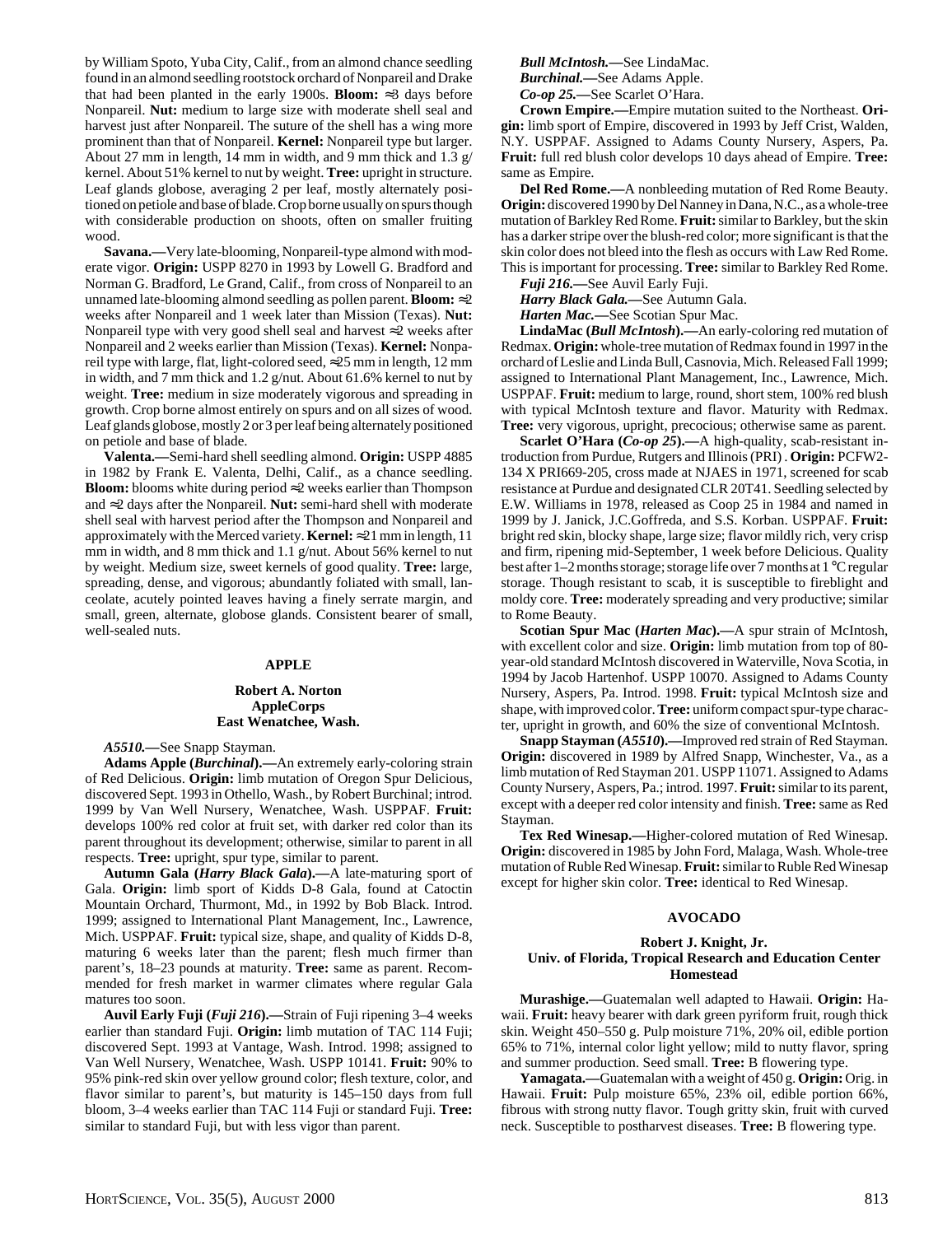# **BLACK WALNUT**

## **William Reid Pecan Experiment Field, Kansas State Univ. Chetopa**

## *Dubois 8201.—*See McGinnis

**HPC-120.—**A large-fruited, productive, black walnut cultivar. **Origin:** seedling originating from the Missouri State Forest Nursery, Licking, Mo., and established in a walnut plantation in Cedar Co., Mo. Selected by James E. Jones, Hammons Products Co., Stockton, Mo. USPP 9925 granted in 1997. **Nut:** large, oblate nut weighs 21 g and contains 20% kernel. **Tree:** precocious. Fruit borne on spurs. Protogyno us flowering habit. Moderately resistant to anthracnose.

**HPC-148.—**A consistently-bearing black walnut cultivar. **Origin:** seedling originating from the Missouri State Forest Nursery, Licking, Mo., and established in a walnut plantation in Cedar Co., Mo. Selected by James E. Jones, Hammons Products Co., Stockton, Mo. USPP 9925 granted in 1997. **Nut:** medium-sized, elliptical nut weighs 16 g and contains 26% kernel. **Tree:** precocious. Fruit borne on spurs. Protandrous flowering habit. Good resistance to anthracnose.

**McGinnis (***Dubois 8201***).—**A medium-sized, thinned-shelled black walnut cultivar. **Origin:** native selection discovered by Joe McGinnis on his Richardson Co., Neb., farm. First propagated by Robert Dubois of Burlington, Kans., in 1977. **Nut:** small, oblate nut weighs 14 g and yields 33% kernel. Excellent cracking quality. Kernel is light colored and high quality. **Tree:** fruit borne on spurs. Recommended in Nebraska.

**Rupert.—**A small black walnut cultivar with outstanding kernel quality. **Origin:** seedling selection found within the City of Chetopa, Kans., on property owned by James Rupert. Selected by W. Reid, Kansas State Univ. **Nut:** small, very widely-ovate nut weighs 15 g and contains 27% kernel. Cracks well releasing light colored kernels in large pieces. Kernel quality outstanding. **Tree:** precocious. Fruit borne on spurs. Good resistance to anthracnose. Recommended in Kansas.

**STW-13.—**A consistently bearing black walnut cultivar. **Origin:** seedling originating from the Missouri State Forest Nursery, Licking, Mo., and established in a walnut plantation in Green Co., Mo. Selected by James E. Jones, Hammons Products Co., Stockton, Mo. USPP 9924 granted in 1997. **Nut:** small, round nut weighs 15 g and contains 26% kernel. **Tree:** not precocious. Fruit borne on spurs. Protandrous flowering habit. Moderately resistant to anthracnose.

#### **BLACKBERRIES AND HYBRID BERRIES**

**Chad E. Finn USDA–ARS, Northwest Center for Small Fruit Research Corvallis, Ore.**

# **John R. Clark Univ. of Arkansas, Fayetteville**

**Apache.—**An erect, thornless, large-fruited, high-quality blackberry for fresh market. **Origin:** Fayetteville, Ark., by J.R. Clark and J.N. Moore, Univ. of Arkansas. Ark. 1007 x Navaho; cross made in 1988; selected in 1991; tested as Ark. 1798; introd. in 1999. USPP pending. **Fruit:** very large (8–10 g); firm, but do not store as well as Navaho but superior in storage compared to Shawnee; attractive and glossy; excellent flavor; soluble solids 10.7%; fresh seed weight 12.6 mg; ripens 5 days after Navaho. **Plant:** erect canes; vigorous; thornless; productive, exceeding that of Arapaho or Navaho; blooms 2–3 days before Navaho; winter hardy in trials in Arkansas; moderately resistant to anthracnose (*Elsinoe veneta*); reaction to rosette (Cercosporella rubi) and orange rust (*Gymnoconia nitens*) is unknown.

**Chickasaw.—**An erect, thorny, large-fruited, high-quality blackberry for fresh market. **Origin:** Fayetteville, Ark., by J.R. Clark and J.N. Moore, Univ. of Arkansas. Ark. 842 x Ark. 1246; cross made in 1985; selected in 1988; tested as Ark. 1647; introd. in 1999. USPP pending. **Fruit:** very large (8–11 g); long and cylindrical; firm, but do not store as well as Navaho but improved in storage compared to

Shawnee; attractive and glossy; excellent flavor; soluble solids 9.6%; fresh seed weight 9.1 mg; ripens 3 days later than Shawnee. **Plant:** erect canes; vigorous; thorny; very productive, exceeding that of Shawnee in some trials; blooms 4 days before Shawnee; winter hardy in trials in Arkansas; moderately resistant to anthracnose; reaction to rosette and orange rust is unknown.

#### **CANISTEL**

#### **Robert J. Knight, Jr. Univ. of Florida, Tropical Research and Education Center Homestead**

**Bruce.—**Poor-quality variety. **Origin:** south Florida. **Fruit:** large, uniform, and attractive with a favorable pulp to seed ratio (17.4). Eating quality is rated inferior because of the dry, mealy flesh with little aroma. Fruit weight averages 375 g (range 185–675), with seed number averaging 1.8 (range 1–4), and seed weight averaging 12 g. **Tree:** production is concentrated during middle to late summer (August–October) and winter (February–March) and has been lighter than TREC 9680.

**Fairchild 1.—**Variety with attractive, pleasant-tasting fruit. **Origin:** South Florida. **Fruit:** shape and size are irregular, with an average weight of 296 g (range 120–365), an average of 1.7 seed (range 1–3) per fruit and an average seed weight of 12 g. Fruit/seed ratio is 17.4. Most fruit are attractive and pleasant-flavored, with moist soft pulp but a strong, unpleasant aroma. Production is concentrated in late summer (September–October) with smaller crops in winter and spring, and is lighter than that of Bruce or TREC 9680. **Tree:** upright and smaller than most other canistel selections, and can be maintained at a height of 3.5 m and a spread of 3 m with a single winter pruning.

**Fairchild 2.—**Excellent-flavored variety for Florida. **Origin:** South Florida. **Fruit:** shape and size are more irregular than Fairchild 1, with a typical curved appearance. Fruit weight averages 161 g (range 60– 255), an average of 2.1 seed (range 1–4) per fruit and an average seed weight of 11 g. Fruit/seed ratio is 6.7. Pulp is moist and considered among the best flavored by many in Florida. The aroma is usually weak. **Tree:** upright with moderate vigor and light, irregular production spread throughout the year.

**Fitzpatrick.—**Variety with small, attractive fruit. **Origin:** South Florida, at the Tropical Research and Education Center of the Univ. of Florida, Homestead. **Fruit:** uniformly small and attractive (average weight 70 g, range 44–96), with a greenish yellow color at maturity, with moist, sweet flesh of good quality. The aroma is strong and objectionable. Seed average 1.4 per fruit (range 1–3) and average seed weight is 6.9 g. Fruit/seed ratio is 7.2. Fruit of this type is common throughout the Caribbean region. **Tree:** upright and compact with small, distinctive leaves. Production is heavy and concentrated in fall and winter (September–January).

**Kiesau.—**Dry-fleshed variety. **Origin:** South Florida, at the home of Don Kiesau, South Miami. **Fruit:** medium-sized (weight 253 g, range 192–322) with an average seed number of 2.8 (range 1–4) and average seed weight of 12.5 g and a fruit/seed ratio of 7.2. Fruit has a distinctive shape, similar to TREC 9681 but more elongated, and rather dry flesh. **Tree:** moderately vigorous and open, requiring one pruning per year to maintain a height and spread of 3.5 m. Production is heavy, with the main season in the winter months.

**Ross.—**Considered by some to belong to a different species than other canistel cultivars. **Origin:** Costa Rica. **Fruit:** size is highly variable (average weight 121 g, range 75–160) and flesh is moist and sweet. Average number of seed per fruit is 1.6 (range 1–3), average seed weight is 3.5 g and fruit/seed ratio is 21.6. **Tree:** slower-growing than other canistels and requires one light pruning per year to maintain a height of 3.5 m and a spread of 2 m. It is often sparsely foliated, leading to fruit sunburning. Production is medium to heavy and concentrated in the fall and winter months.

**TREC 9680.—**A large-fruited productive variety. **Origin:** South Florida, Univ. of Florida Center, Homestead. This is one of the most attractive selections due to its size, shape, and color. **Fruit:** weight averages 395 g (range 190–715) with an average of 1.7 seed (range 1– 4) weighing 12 g and a fruit/seed ratio of 19.4. Fruit is large and uniform but dry and mealy in some years. **Tree:** vigorous and spread-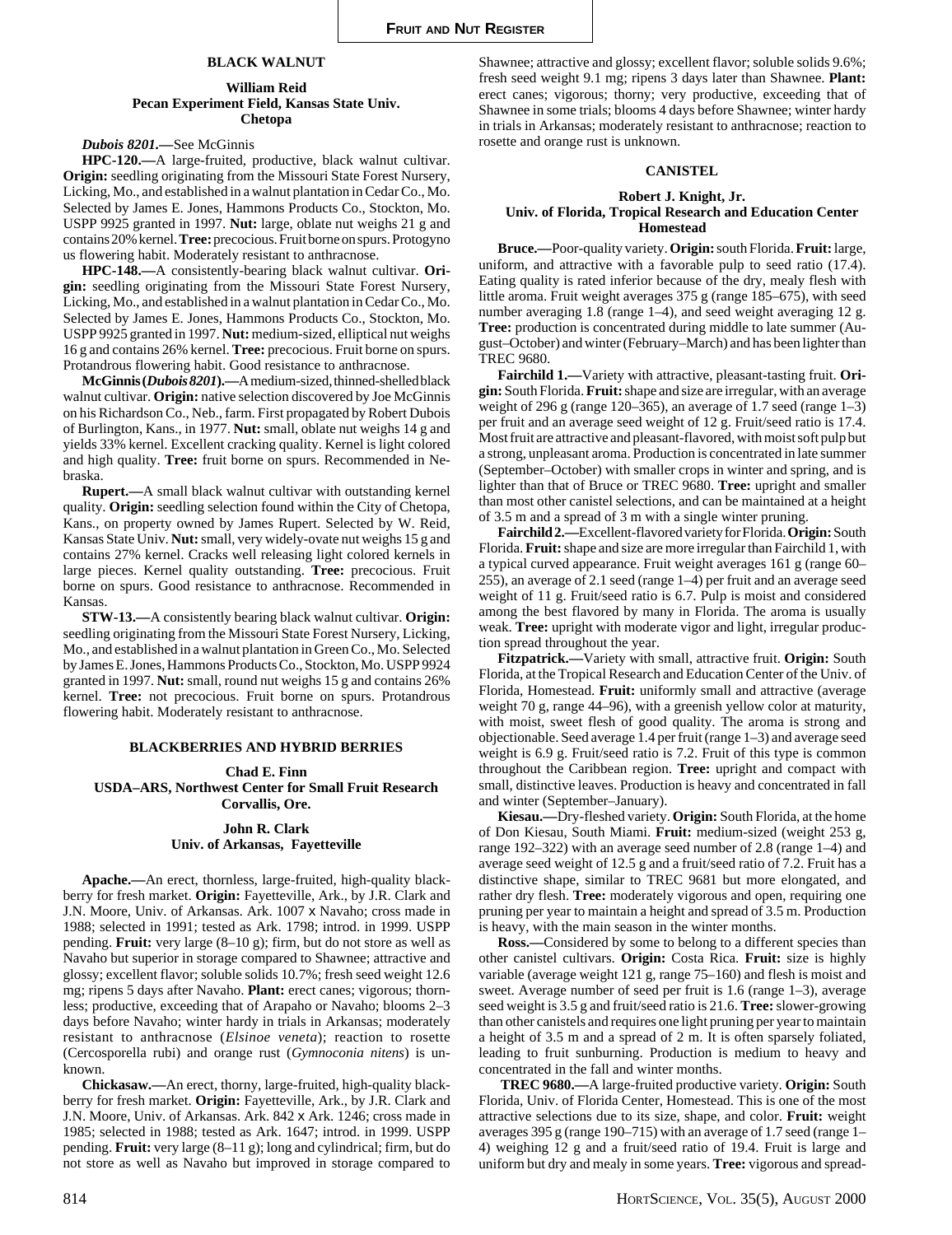ing, requiring pruning twice a year to maintain a height and spread of 4 m. Production is extremely heavy and concentrated in early fall (September–October) or early spring (February–April).

**USDA 1.—**Dry-fleshed variety. **Origin:** South Florida, USDA Clonal Repository at Miami. **Fruit:** flesh is dry and mealy with a large number of seeds (average 3.2, range 1–5), an average seed weight of 11 g and a fruit/seed ratio of 6.4. **Tree:** slow upright growth and requires only one pruning per year to keep it at a height of 3.5 m and a spread of 2 m. Production is irregular and light.

# **CARAMBOLA**

#### **Robert J. Knight, Jr. Univ. of Florida, Tropical Research and Education Center, Homestead**

**Dah Pon.—**Variety not widely planted in Florida. **Origin:** in Taiwan, introd. to U.S. by USDA. **Fruit:** small to medium-sized, pale yellow (near-white), with low acid content and medium sugar content, flavor mild to insipid.

**Kajang.—**Variety grown to some extent in home gardens and germplasm collections in south Florida. **Origin:** Malaysia. **Fruit:** medium-large, yellowish-orange to orange in color, with high sugar and medium acid content.

**Maha.—**Variety grown to some extent in home gardens and germplasm collections in Florida. **Origin:** Malaysia. **Fruit:** large, pale yellow in color, with medium sugar and low acid content.

**Sri Kembangan.—**The seed parent of Kary. **Origin:** Malaysia, introd. to Hawaii by R.A. Hamilton and from there to Florida. **Fruit:** medium-large, yellowish-orange to orange in color, with high sugar and medium acid content, of very good quality. Not a high producer but kept in some home gardens because of the value of the fruit. Flowers short-styled.

**Tean Ma.—**Variety not widely planted in Florida. **Origin:** Taiwan, introd. to U.S. and released here by USDA. **Fruit:** medium-sized and medium-yellow in color, with medium sugar and low acid content, of mild to insipid taste.

**Thai Knight.—**Variety grown in some home gardens in Florida. **Origin:** Florida from seed of Malaysian origin grown by Capt. Laine Guthrie, an airline pilot and fruit grower. **Fruit:** medium size, yellowish-orange to orange in color, with high sugar and medium acid content.

# **CITRUS**

# **Eliezer S. Louzada Texas A&M Univ., Kingsville Citrus Center, Weslaco**

**Ariake.—**A new tangor variety. **Origin:** Cross-pollination of Seike navel orange as a seed parent and Clementine mandarin as the pollen parent. USPP 9235 issued 8 Aug. 1995 to Fruit Tree Research Station, Ministry of Agriculture, Japan. **Fruit:** round, rind surface smooth with deep orange color and peeling characteristics slightly inferior to that of Clementine; flesh is deep orange, juicy, very sweet, low acid and moderate flavor, produce a few monoembryonic seeds. **Tree:** moderate vigor with spreading habit.

**Mor.—**A late mandarin variety containing few seeds. **Origin:** obtained by gamma radiation of buds of Murcott tangor in 1985. USPP 8378 issued 14 Sept. 1993 to the State of Israel, Ministry of Agriculture. **Fruit:** oblate, medium size, moderate depressed stalk end and a truncate distal end; surface is smooth with a yellow orange color. Albedo is white and the flesh is orange with 9–11 segments, very juicy and contains 2–7 seeds. **Tree:** short and compact.

**Nadorcott.—**A tangerine variety, seedless under self-pollination. **Origin:** nucellar selection from a chance cross-pollination possibly between Murcott as a seed parent and a unknown pollen parent discovered by El Bachir Nadori. USPP 10480 issued 7 July 1998, to Jean de Maistre, France. **Fruit:** oblate with base and apex slightly depressed; rind surface is smooth and orange red color with medium adherence to the flesh; very juicy with an attractive aroma and an excellent flavor; flesh is deep orange with 8–13 segments. **Tree:** very vigorous.

**Rishon.—**Very early–fruit-ripening mandarin. **Origin:** controlled pollination between the seed parent Temple and the pollen parent Michal performed in 1978 at the Agricultural Research Organization, The Volcani Center, Israel. USPP 8377 issued 14 Sept. 1993, to the State of Israel, Ministry of Agriculture, Agricultural Research. **Fruit:** oblate to rounded, small to medium size, short necked or evenly rounded basal end and a depressed distal end; the rind is thin and weakly adherent to the flesh; the color of the albedo is white and the flesh is orange; the fruit contains from 5–9 polyembryonic seeds, fruit reaches maturity in late September or early October in Israel. **Tree:** medium size.

**Winola.—**Seedless mandarin variety. **Origin:** resulted from a cross pollination between Wilking as a seed parent and Minneola as a pollen parent performed at the Agricultural Research Organization, The Volcani Center, State of Israel. USPP 8219 issued 4 May 1993, to the State of Israel, Agricultural Research Organization. **Fruit:** Globose, medium size, surface is wrinkled with an orange-red color, no areola or navel; adherence of the flesh to the rind varies from strong to semi-adherent to easy peeling depending on rootstock and fruit maturity; flesh is juicy, aromatic and of excellent taste; the segments of the fruit are easily separated and the fruits are typically seedless. **Tree:** small to medium size.

# **CURRANT**

#### **Kim E. Hummer USDA–ARS National Clonal Germplasm Repository, Corvallis, Ore.**

**Kristin.—**Early-flowering, vigorous black currant for fresh-fruit market. **Origin:** developed at the Dept. of Horticulture and Crop Sciences, Agricultural Univ. of Norway, As, Norway, by Johannes Oydvin. Ben Tron x (Hedda x E.M. 1428/70). Cross made in 1986, introduced in 1990. **Fruit:** medium firm, large fruits on fairly long strigs; low in acid, high in sugar, suitable for hand-picking and less suitable for mechanical harvest. The fruit quality is maintained in the persistent clusters for a long time. Fruit clusters are well suited to freezing. Good productivity. **Plant:** vigorous, fairly erect plant for home gardeners. Early flowering and early-midseason ripening. Recommended for growing in southern Norway to the Netherlands. Resistant to powdery mildew and leaf spot. Susceptible to black currant gall mite and white pine blister rust.

**Narve Viking.—**Late-flowering black currant cultivar suited to mechanical harvesting. **Origin:** developed at the Dept. of Horticulture and Crop Sciences, Agricultural Univ. of Norway, As, Norway, by Johannes Oydvin. Ben Tron x SCRI C2/1/62. Cross made in 1991; introduced in 1997. Norwegian plant breeding rights. **Fruit:** mediumsized on medium length clusters with very good productivity. Firm fruit, fairly tough skin. Moderate acid with a fairly good fresh fruit taste that has high juice color and high ascorbic acid. Very high-quality juice production. **Plant:** vigorous, stout, very erect branching habit, suitable for mechanical harvesting; late flowering and ripening seasons. Recommended for growing in Southern Norway to the Netherlands. Resistant to powdery mildew and leaf spot; susceptible to white pine blister rust.

#### **GRAPE**

## **John R. Clark Univ. of Arkansas, Fayetteville**

**Jupiter.—**A large-fruited, mild muscat, seedless, blue table grape. **Origin:** orig. in Fayetteville, Ark., by J.R. Clark and J.N. Moore, Univ. of Ark. From the cross Ark.1258 x Ark.1672; cross made in 1981; sel. in 1984; tested as Ark.1985; introd. in 1999. USPPAF. **Fruit:** blue; oval to slightly oblong; seedless with small seed traces observed in some years but not noticeable in eating; large (5 g); soluble solids 19.8%; mild muscat flavor and rated excellent; nonslipskin and semicrisp texture; no skin cracking observed; ripens 5 days later than Venus but 5 days earlier than Reliance. **Cluster:** conical with occasional shoulder; well-filled but not excessively tight; medium-large (250 g). **Vine:** medium vigor; productive; hardiness moderate, similar to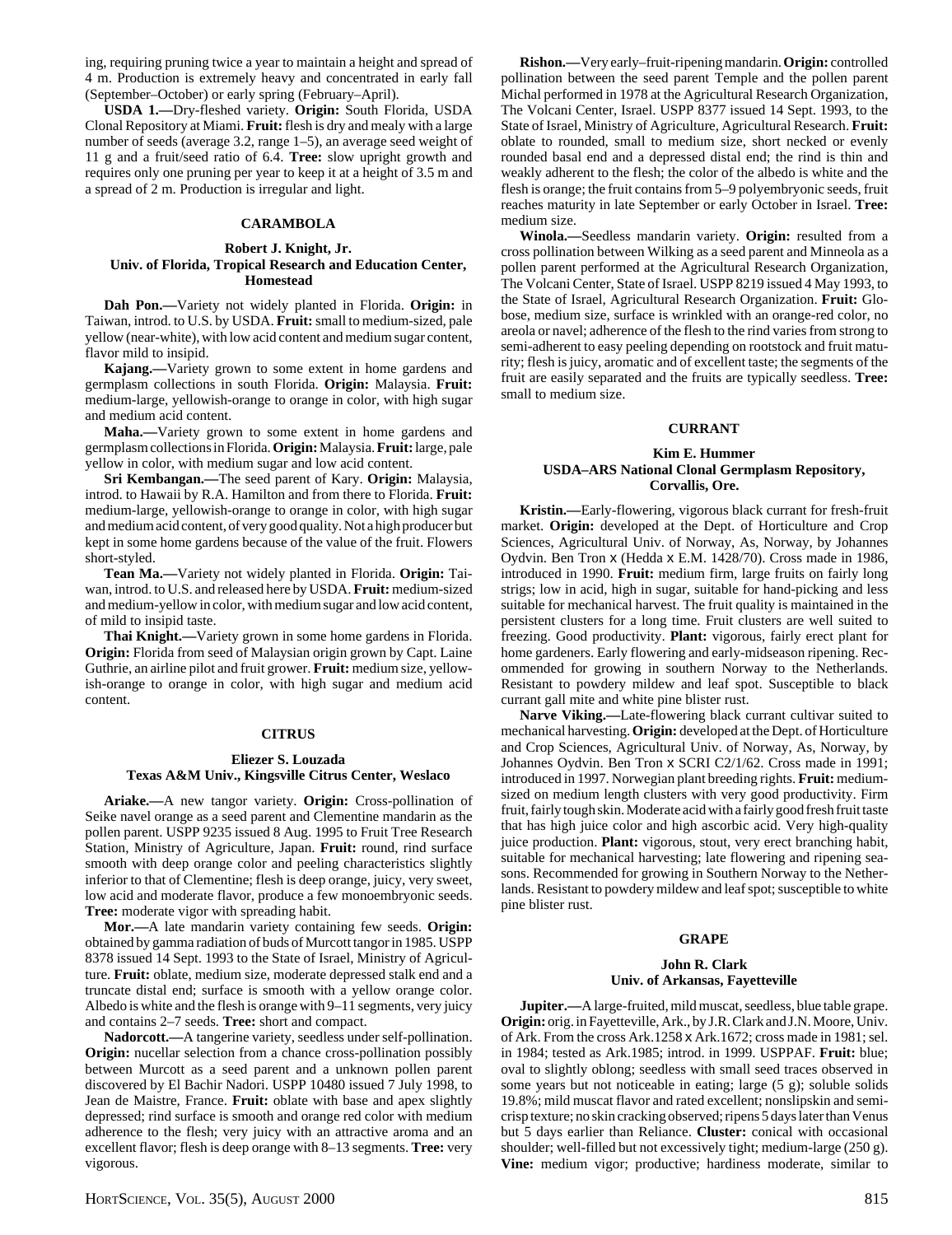Suffolk Red and hardier than Einset Seedless, Marquis, and Venus, but less hardy than Mars and Reliance; moderate resistance to black rot, powdery mildew, and anthracnose and similar in susceptibility to downy mildew as Venus; commercial fungicide spray program for eastern U.S. grapes recommended for reliable production; recommended where other eastern U.S. table grape cultivars are adapted.

**Melissa.—**A large-fruited, midseason, seedless, white table grape. **Origin:** orig. in Fresno, Calif., by D.W. Ramming and R. Tarailo, USDA Horticultural Crops Research Laboratory. Crimson Seedless x B40-208, with embryo rescue used to produce seedlings; cross made in 1988; sel. in 1991; tested as C45-59; introd. in 1999; not patented. **Fruit:** white; seedless with one to two aborted seeds that are very small and unnoticeable; large (naturally 5–6 g) and responds to gibberellic acid at bloom and berry set but requires rates lower than those for Thompson Seedless, and gibberellic acid application plus girdling can increase berry weight by 1 g; flavor sweet with mild muscat when fruit is very ripe and exposed to light; nonslipskin and medium skin thickness; ripens at the end of Thompson Seedless season at Fresno. **Cluster:** conical with shoulder; loose to well filled; large, 320–544 g. **Vine:** vigorous, and a large trellis may be needed to manage vigor and light penetration; productive when cane pruned; blooms 1–2 days before Thompson Seedless.

**Neptune.—**A seedless, white table grape. **Origin:** orig. in Fayetteville, Ark., by J.R. Clark and J.N. Moore, Univ. of Ark. Cross of Ark.1562 x Ark.1704; cross made in 1985; sel. in 1988; tested as Ark.2083; introd. in 1999. USPPAF. **Fruit:** white; elliptic to slightly ovate; seedless with small seed traces observed in some years but not noticeable in eating; medium (2.5 g); soluble solids 19.7%; flavor a fruity semi-American grape flavor but not of same character as *V. labrusca*; nonslipskin; no skin cracking observed; ripens 7 days later than Reliance. **Cluster:** conical, often with a small shoulder; well filled; large (345 g). **Vine:** low to medium vigor and less procumbent in shoot growth than many eastern U.S table cultivars; productive; hardiness moderate, probably similar to Venus; moderate resistance to black rot, powdery mildew and anthracnose and similar in susceptibility to downy mildew as Venus; commercial fungicide spray program for eastern U.S. grapes recommended for reliable production; recommended where other eastern U.S. table grape cultivars are adapted.

**Orion.—**White, Müller-Thurgau–type wine grape resistant to downy mildew. **Origin:** orig. in Siebeldingen, Germany, at the Institute for Grapevine Breeding Geilweilerhof. Optima x Villard Blanc; tested as Gf.Ga-58-30; introd. in 1994. Variety protection in Germany. **Fruit:** white; size similar to Müller-Thurgau and Riesling; ripens with Müller-Thurgau; wines are aromatic, fresh and similar to Müller-Thurgau; **Cluster:** loose; medium to large. **Vine:** vigorous and semidrooping shoot growth can require more summer pruning than some cultivars; productive; wood maturity good; sufficiently resistant to downy mildew and control measures not required at the location of this cultivar's development; resistance to powdery mildew sufficient also but sulfur application may be needed in some years.

**Phoenix.—**White, light-muscat wine grape resistant to downy and powdery mildews. **Origin:** orig. in Siebeldingen, Germany, at the Institute for Grapevine Breeding Geilweilerhof. Bacchus x Villard Blanc; tested as Gf.Ga-49-22; introd. in 1992. Variety protection in Germany. **Fruit:** white; size larger than Müller-Thurgau; ripens with Müller-Thurgau; berry prone to splitting when heavy rainfalls occur near harvest; wines are light muscat in flavor. **Cluster:** more compact than Müller-Thurgau but similar in size. **Vine:** medium to high vigor; yields similar to Müller-Thurgau but higher than Riesling; excellent wood maturity contributes to high winter hardiness; good resistance to downy and powdery mildews and control measures are normally not necessary at the location of this cultivar's development.

**Regent.—**Blue wine grape resistant to downy mildew. **Origin:** orig. in Siebeldingen, Germany, at the Institute for Grapevine Breeding Geilweilerhof. (Silvaner x Müller-Thurgau) x Chambourcin; tested as Gf.67-198-3; introd. in 1994. Variety protection in Germany. **Fruit:** blue; size small and similar to Pinot Noir; ripens with or just before Portugieser; berry drop can occur at advanced stages of ripeness; wines are full-bodied. **Cluster:** medium; less compact than Pinot Noir. **Vine:** medium vigor; yields similar to Pinot Noir; highly resistant to downy mildew and resistant to powdery mildew and control measures

are normally not necessary with the exception of an application of sulfur at sites with high powdery mildew pressure.

**Scarlett.—**A large-fruited, pistillate, red muscadine cultivar for fresh market. **Origin:** orig. in Griffin, Ga., by R. Lane, Univ. of Georgia. Summit x Triumph; cross made in 1981; selected in 1986; tested as GA 35-9-1; introd. in 1998. USPPAF. **Fruit:** slightly elongated; red; large (11 g); soluble solids 17.3%; free-run juice pH 3.4; flavor rated very good, exceeding that of either parent or Fry; seeds average 3.3/berry; 78% of berries have a closed abscission layer at harvest. **Cluster:** five to seven berries/cluster. **Vine:** pistillate; vigorous; productive; tolerant to ripe rot and bitter rot.

**Sirius.—**White wine grape resistant to downy and powdery mildews. **Origin:** orig. in Siebeldingen, Germany at the Institute for Grapevine Breeding Geilweilerhof. Bacchus x Villard Blanc; tested as Gf.Ga-57-27; introd. in 1995. Variety protection in Germany. **Fruit:** white; large; ripens between Müller-Thurgau and Silvaner; wines are full-bodied with a pleasant, fruity bouquet. **Cluster:** large and more shouldered than Müller-Thurgau. **Vine:** vigorous; yields similar to Müller-Thurgau; highly resistant to downy mildew and resistant to powdery mildew and control measures are normally not necessary; wood maturity and winter hardiness similar to Riesling.

**Staufer.—**White wine grape resistant to downy mildew. **Origin:** orig. in Siebeldingen, Germany, at the Institute for Grapevine Breeding Geilweilerhof. Bacchus x Villard Blanc; tested as Gf.Ga-54-14; introd. in 1994. Variety protection in Germany. **Fruit:** white; large; oval; ripens before Silvaner and after Müller-Thurgau; berry drop can occur during advanced stages of ripening; wines are full-bodied, neutral to fruity with a character ranging between Silvaner and Riesling. **Cluster:** medium to large; loose. **Vine:** moderate vigor; yields similar to Müller-Thurgau; good resistance to downy mildew and sufficient resistance to powdery mildew and in general chemical control measures are not needed; wood maturity medium and less winter hardy than Riesling.

**Summer Muscat.—**A large-fruited, early-ripening, seedless, muscat raisin grape. **Origin:** orig. in Fresno, Calif., by D.W. Ramming and R. Tarailo, USDA Horticultural Crops Research Laboratory. A4-162 x P100-111; cross made in 1980; sel. in 1984; tested as B1-88; introd. in 1999; not patented. **Fruit:** white; seedless with one to two aborted seeds which are very small and rarely noticeable; medium (1.4–1.9 g); flavor sweet with a strong muscat flavor that remains when the fruit is dried; soluble solids 22% and canes can be cut and fruit allowed to dry on the vine; raisin quality similar to Fiesta; medium skin thickness; ripens with Fiesta at Fresno. **Cluster:** conical with shoulder; loose; large in length but small in weight (113–227 g). **Vine:** vigorous; a "T" trellis is recommended to spread the fruiting canes and allow more air to circulate to dry fruit on cut canes; productive, averaging 2 clusters per shoot compared to 1.5 for Fiesta; blooms 1–3 days before Fiesta.

**Summer Royal.—**A midseason, seedless, black table grape. **Origin:** orig. in Fresno, Calif., by D.W. Ramming and R. Tarailo, USDA Horticultural Crops Research Laboratory. A69-190 x C20-149; cross made in 1985; sel. in 1990; tested as B74-99; introd. in 1999; not patented. **Fruit:** black with waxy bloom; round to slightly oval; seedless with one to two aborted seeds which are very small and undetectable; medium (naturally 4.3–5.3 g) and responds to gibberellic acid at berry set and with girdling can increase berry weight 1 g; flavor sweet and neutral; quality best when harvested at 18% soluble solids; nonslipskin and medium skin thickness; ripens mid- season after Fantasy Seedless at Fresno. **Cluster:** conical with shoulder; slightly loose; medium-large (454 g); cluster tipping at bloom may be needed on vigorous vines to increase berry set. **Vine:** medium vigor; production high when cane pruned.

**Sunmuscat.—**Seedless, muscat, white table grape. **Origin:** orig. in Fresno, Calif., and was originally selected by J.H. Weinberger and F.N. Harmon in Fresno, Calif., and tested in Australia by H.P. Newman and P.R. Clingeleffer. Cooperative release of the USDA and the Commonwealth Scientific and Industrial Research Organisation, Merbein, Australia. Calmeria x P64-18; cross made in 1958; sel. in 1961; tested as Fresno 58-93 or C58-93; introd. in 1999; not patented. **Fruit:** white; seedless; medium (naturally 2.7 g); application of gibberellic acid increased berry size 40%; pleasant muscat flavor remains after drying. **Vine:** productive in trials in Australia. Not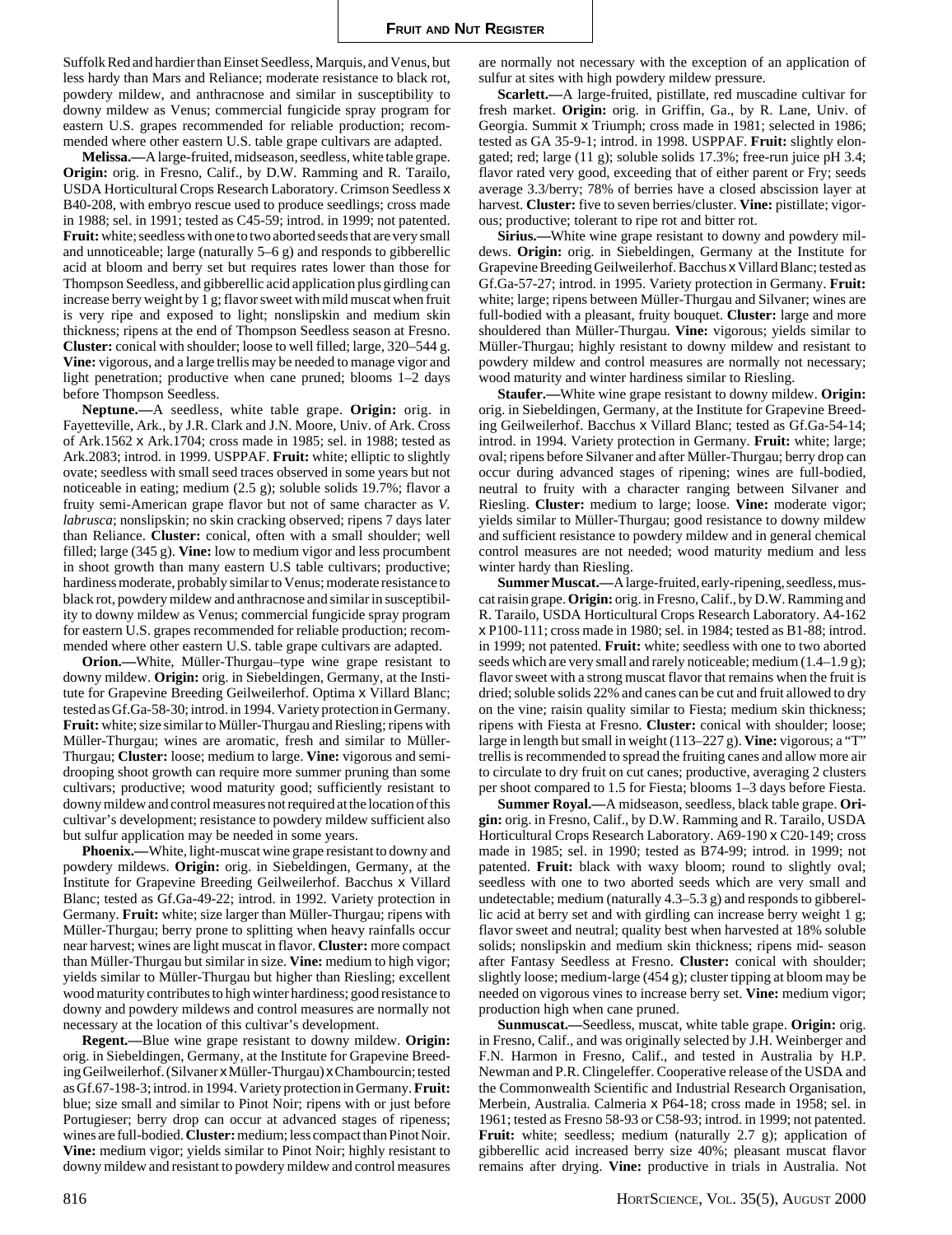recommended for California because of fall rain damage that can result from late maturity and raisin quality not acceptable in California.

#### **JACKFRUIT**

#### **Robert J. Knight, Jr. Univ. of Florida, Tropical Research and Education Center Homestead**

**Black Gold.—**Deep orange-flesh variety. **Origin:** Queensland, Australia. **Fruit:** dark green with sharp, fleshy spines that do not flatten upon maturity, making the proper harvest time difficult to judge and making handling after harvest difficult. Average fruit weight 6.7 kg, 35% edible pulp with 192 seeds per fruit constituting 17% of total fruit weight. Pulp is deep orange and soft to medium-firm with a strong, sweet flavor and aroma. Flesh is more easily separated from the rag than that of other cultivars. **Tree:** of medium vigor with a spreading, highly manageable canopy. With annual pruning, easily kept at a height and spread of 2–2.5 m and a consistent heavy production of 55–90 kg.

**Cheena.—**Hybrid between Jackfruit and champedak (*Artocarpus integer*). **Origin:** Malaysia. **Fruit:** small, averaging 2.4 kg weight, are long, narrow, and uniform in size and shape with 38 seeds per fruit (11% of fruit weight), having green skin with blunt spines that yellow and open slightly upon maturity. Edible pulp averages 33%, is deep orange, soft and fibrous, with excellent flavor. Fruit have an intense aroma, are usually produced one per shoot without thinning, and heavy fruiting does not damage the tree. Pulp is easily separated from the rag, requiring less than 10 minutes to prepare a fruit for consumption. There is little problem with latex in ripe fruit. **Tree:** open, low, and spreading growth habit; can be kept at a height and spread of 2.5 m with annual pruning, and consistently produces 50–70 kg/tree.

**Dang Rasimi.—**Deep-orange–fleshed variety. **Origin:** Thailand. **Fruit:** Fruit are green to pale yellow and uniform in shape if pruned to one fruit per fruiting shoot, are medium to large, averaging 5.7 kg, with 32% edible pulp and 137 seeds per fruit (12% of total weight). Skin has sharp spines that do not flatten or open with maturity. Pulp is deep orange and firm, with a mild sweet flavor and a pleasant aroma. This cultivar is well suited to marginal conditions because of its vigor which allows it to stay healthy while fruiting heavily. **Tree:** open, spreading, and fast growing and must be pruned to keep down to a height and spread of 3–3.5 m. It is vigorous and highly productive, yielding 75– 125 kg/tree.

**Golden Nugget.—**Deep-orange–fleshed variety. **Origin:** Queensland, Australia. **Fruit:** Fruit is small (average weight 3.2 kg), green and rounded, with sharp, fleshy spines on the skin that flatten and change to golden yellow upon ripening. Seeds average 79 per fruit, constituting 13% of the total fruit weight. The deep orange pulp is soft to medium-firm depending upon ripeness, and of an excellent flavor with no fiber. Fruit of this cultivar often split on the tree when exposed to heavy rains. **Tree:** vigorous, with a distinctive rounded, dark green leaf and a dense, spreading canopy easily maintained at a height and spread of 2–2.5 m. Yields can be maintained at 60–80 kg/year; fruit should be thinned to 20–25 per tree to avoid tree damage from overproduction.

**Honey Gold.—**Deep yellow-fleshed variety. **Origin:** Queensland, Australia. **Fruit:** blocky, dark green, and on average weighs 4.5 kg, with small sharp spines that open and turn a golden yellow at maturity. Pulp is dark yellow to orange having a sweet, rich flavor, with an edible portion that amounts to 36% of fruit weight. Fruit contains 42 seeds which constitute 5% of its total weight, and has a strong, sweet aroma. **Tree:** slow to moderate growth rate and forms a small, open and spreading canopy. It can be kept at a height and spread of 2.5 m with annual pruning and will produce 35–50 kg. Fruit thinning is necessary to maintain healthy growth.

**J-30.—**Deep-orange fleshed variety. **Origin:** Malaysia. **Fruit:** blocky and dark green with small, sharp spines that open and turn golden yellow at maturity; weighs on average 5.6 kg with 27% edible pulp. Fruit contains 166 seeds which constitute 9% of its total weight. Pulp is deep orange and firm although the walls of the flesh are thin, with a rich, sweet flavor and only slight aroma to the pulp and fruit.

**Tree:** vigorous, with an open, conical canopy and can be maintained at a height and spread of 3 m with annual pruning. Production is a moderate 50–60 kg/year, with fruit uniform and hanging singly on the major limbs.

**J-31.—**Deep yellow-fleshed variety. **Origin:** Malaysia. **Fruit:** averages 12 kg and is irregular in shape, with prominent, blunt spines and edible pulp constituting 36% of its total weight. The 180 seeds per fruit constitute 18% of total weight. Pulp is thick-walled, deep yellow and firm, sweet, and rich with a strong, earthy aroma. **Tree:** forms a small, spreading open canopy and can be kept to a spread and height of 2–2.5 m, at which size it can produce 42–60 kg/tree with the required fruit thinning. Often produces off-season fruit during fall and winter.

**NS1.—**One of the first improved jackfruit cultivars brought to the western hemisphere. **Origin:** Malaysia. **Fruit:** blocky and dark green, with blunt spines on the skin that flatten and open at fruit maturity; weighs 4.2 kg of which 34% is edible pulp. It contains 63 seeds which constitute 5% of total fruit weight. Pulp is dark orange and firm, and has a rich, sweet flavor. **Tree:** medium vigor, forms a dense, upright canopy that can be kept at a height and spread of 2.5–3 m with moderate annual pruning. Annual yields are 90 kg or more.

**Tabouey.—**Yellow-fruited variety. **Origin:** Indonesia. **Fruit:** long, thin, and tapered at the stem end, often misshapen, with a bright yellow color and irregular, blunt spines. Pulp is firm, pale yellow, with almost no aroma, but has a mild and pleasant flavor. **Tree:** forms an open, rounded canopy and has rounded, dark green leaves. It can be maintained at a height and spread of 3 m with annual pruning and produces moderate crops of 50–70 kg/tree.

#### **NECTARINE**

# **Jerome L. Frecon Dept. of Agricultural and Resource Management Agents Rutgers Cooperative Extension New Brunswick, N.J.**

**Arctic Belle.—**White, low-acid nectarine. **Origin:** in Modesto, Calif., by C. Floyd, Gary N. and Grant G. Zaiger, and Leith M. Gardner. Introduced in 1997. Open-pollinated seedling of Zaiger 141LB505. USPP 10479 issued on 7 July 1998. **Fruit:** large; skin is white to yellowish white nearly overspread with red to orient redcolor; flesh firm, white to pinkish white, excellent, mild subacid, sweet; semi- freestone. Ripens 5–12 July in Modesto, Calif., 4–5 days after Arctic Rose (USPP 7889) nectarine. **Tree:** large; vigorous; upright, productive. Leaf glands reniform. Flowers large; showy; pink; self-fertile.

**Arctic Blaze.—**White, low-acid nectarine. **Origin:** in Modesto, Calif., by C. Floyd, Gary N. and Grant G. Zaiger, and Leith M. Gardner. Introduced in 1996. Zaiger 23R236 x Zaiger 63EC404. USPP 10174 issued on 6 Jan. 1998. **Fruit:** large; nearly globose; skin is white to yellowish white nearly overspread with lake red to garnet red; flesh firm, white to pinkish white, excellent, mild sweet, subacid; clingstone. Ripens 2–8 Aug. in Modesto, Calif., 7–8 days later than Arctic Queen. **Tree:** large; vigorous; upright; productive. Leaf glands reniform. Flowers large; showy; pink; self-fertile.

**Arctic Jay.—**White, low-acid nectarine. **Origin:** in Modesto, Calif., by C. Floyd, Gary N. and Grant G. Zaiger, and Leith M. Gardner. Introduced in 1996. Zaiger 38EB371 x Zaiger 23K46. USPP 9908 issued on 3 June 1997. **Fruit:** large; globose; skin is white to yellowish white overspread with bronze red; flesh firm, white to milk white, excellent, mild, sweet subacid; freestone. Ripens on 7–13 July in Modesto, Calif., 8 days later than Arctic Rose (USPP 7889). **Tree:** large; vigorous; upright; productive. Leaf glands reniform. Flowers large; showy; pink; self-fertile.

**Arctic Mist.—**White low-acid nectarine. **Origin:** in Modesto, Calif., by C. Floyd, Gary N. and Grant G. Zaiger, and Leith M. Gardner. Introduced in 1997. Open-pollinated seedling of Arctic Snow (USPP 7920). USPP 10919 issued on 25 May 1999. **Fruit:** large; skin yellowish white to pale yellow, overspread with deep red to strawberry red, flesh white with brownish red to strawberry red pit cavity, firm, sweet, subacid, mild, freestone. Ripens 10–18 Sept. in Modesto, Calif., 9 days later than Arctic Snow. **Tree:** large; vigorous; upright; productive. Leaf glands reniform. Flowers large; showy; pink; self-fertile. Chilling requirement is 850 h.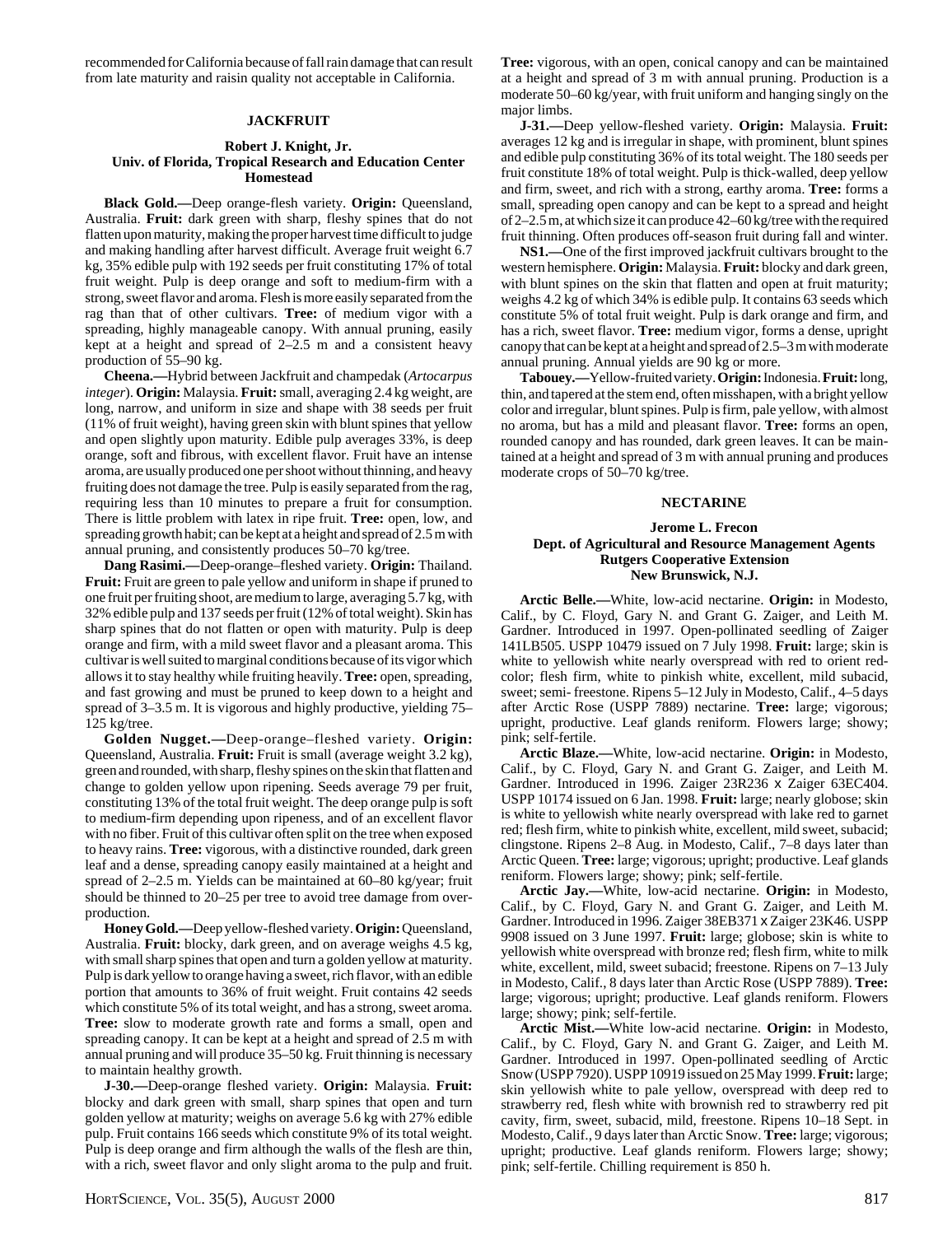**August Pearl.—**White, low-acid nectarine. **Origin:** in LeGrand, Calif., by Lowell Glen Bradford, and Norman G. Bradford. Introduced in 1997. Red Glen (USPP 7193) nectarine x August Snow (USPP 8947) nectarine. USPP 10926 issued on 1 June 1999. **Fruit:** uniform; large; skin is dark red; flesh yellowish white, very firm, very crisp, subacid and sweet; clingstone. Ripens 9–21 Aug. in LeGrand, Calif., 12 days later than August Snow. **Tree:** flowers large; showy; self-fertile. Leaf glands globose; alternate. large; vigorous; upright and dense; productive.

**Candy White.—**White, low-acid nectarine. **Origin:** in LeGrand, Calif., by Lowell Glen Bradford, and Norman G. Bradford. Introduced in 1997. Ruby Diamond (USPP7918) nectarine x unnamed white nectarine. USPP 10924 issued on 25 May 1999. **Fruit:** uniform; large; skin is pale purplish pink; flesh greenish white, very firm, tough, crisp, nonmelting, subacid, and very sweet; freestone. Ripens from 20 June to 3 July in LeGrand, Calif., 9 days later than June Pearl. **Tree:** flowers large, showy; self-fertile. Leaf glands reniform; alternate. medium; medium vigor; spreading and dense; very productive.

**Early Juan.—**Yellow clingstone nectarine. **Origin:** in LeGrand, Calif., by Lowell Glen Bradford and Norman G. Bradford. Introduced in 1997. Early Diamond (USPP 5438) nectarine x unnamed seedling. USPP 10908 issued on 18 May 1999. **Fruit:** uniform; medium; skin is dark red; flesh brilliant yellow; medium firm, acidic with medium sweetness; clingstone. Ripens from 13–25 May in LeGrand, Calif., 1 week earlier than Early Diamond. **Tree:** flowers large; showy; selffertile. Leaf glands globose; alternate. large; vigorous; spreading and dense; productive.

**Fire Sweet.—**Yellow low-acid nectarine. **Origin:** in LeGrand, Calif., by Lowell Glen Bradford and Norman G. Bradford. Introduced in 1996. Summer Fire (USPP 7506) x unnamed nectarine seedling. Issued as USPP 9961 on 15 July 1997. Fruit: medium; uniform; globose to slightly oblong; skin is dark red over a moderate reddish orange color; flesh firm, tough, crisp, brilliant yellow, subacid, very sweet; clingstone. Ripens from 24 July to 8 Aug. in LeGrand, Calif., 6 days later than Summer Fire. **Tree:** flowers small; nonshowy; moderate purplish red. Leaf glands reniform; opposite. medium; medium vigor; spreading and dense; productive.

**Grand Pearl.—**White, low-acid nectarine. **Origin:** in LeGrand, Calif., by Lowell Glen Bradford and Norman G. Bradford. Introduced in 1996. Red Glen (USPP 7193) x June Pearl (USPP 9360). Issued as USPP 9960 on 15 July 1997. **Fruit:** medium; uniform; globose to ovate; skin is dark red blending to strong red; flesh very firm, crisp, white to pale yellow white, subacid and sweet; clingstone. Ripens 8– 17 July in LeGrand, Calif., 4 weeks later than June Pearl. **Tree:** flowers large, showy, pale purplish pink. Leaf glands reniform; alternate. medium; medium vigor; spreading and dense; productive.

**Kay Glo.—**Yellow clingstone nectarine. **Origin:** in Modesto, Calif., by C. Floyd, Gary N. and Grant G. Zaiger, and Leith M. Gardner. Introduced in 1996. Zaiger 46G24 x May Crest (USPP 4064) peach. USPP 10241 issued on 17 Feb. 1998. **Fruit:** large; uniform; skin is butter yellow to orange yellow overspread with madder red to red color; flesh very firm, light yellow to butter yellow, very good, good balance between acid and sugar; clingstone. Ripens 25–30 May, in Modesto, Calif., 3–4 days before May Grand. **Tree:** flowers large; showy; self-fertile. Leaf glands globose. large; vigorous; semi-upright; productive.

**Kay Pearl.—**White, low-acid nectarine. **Origin:** in LeGrand, Calif., by Lowell Glen Bradford, and Norman G. Bradford. Introduced in 1997. Spring Bright (USPP 7507) nectarine x unnamed white fleshed seedling. USPP 10871 issued on 27 Apr. 1999. **Fruit:** uniform; large; skin very dark red; flesh greenish white, firm, crisp; eating quality subacid and sweet; freestone. Ripens last week of June in LeGrand, Calif. **Tree:** flowers large; showy; self-fertile. Leaf glands globose. large; vigorous; spreading and dense; productive.

**Kay Sweet.—**Yellow, low-acid nectarine. **Origin:** in LeGrand, Calif., by Lowell Glen Bradford and Norman G. Bradford. Introduced in 1997. Open-pollinated seedling. USPP 10881 issued on 4 May 1999. **Fruit:** uniform; medium; skin dark red; flesh vivid yellow, firm, crisp, eating quality; sub acid and mildly sweet; clingstone. Ripens 26 May to 6 June in LeGrand, Calif. **Tree:** Flowers large; showy; selffertile. Leaf glands reniform; alternate. large; spreading and dense, productive.

**Regal Red.—**Yellow clingstone nectarine. **Origin:** in LeGrand, Calif., by Lowell Glen Bradford, and Norman G. Bradford. Introduced in 1997. Red Glen (USPP 7193) nectarine x September Red (USPP 5664) nectarine. USPP 10902 issued on 18 May 1999. **Fruit:** uniform; large; skin; very dark red, flesh brilliant orange-yellow, very firm, acidic with medium sweetness, clingstone. Ripens 28 July to 20 Aug. in LeGrand, Calif., 12 days later than Red Glen. **Tree:** Flowers large; showy; self-fertile. Leaf glands reniform; alternate. large; vigorous; spreading and dense; productive.

**Ruby Pearl.—**White, low-acid nectarine. **Origin:** in LeGrand, Calif., by Lowell Glen Bradford and Norman G. Bradford. Introduced in 1996. Red Diamond (USPP 3165) x June Pearl (USPP 9360). USPP 9959 issued on 15 July 1999. **Fruit:** medium; uniform; globose; skin is very deep red; flesh greenish white, firm, crisp, subacid, sweet; clingstone. Ripens 26 June to 7 July in LeGrand, Calif., 14 days later than June Pearl. **Tree:** flowers small; nonshowy; light purplish pink. Leaf glands reniform, opposite and alternate. medium; medium vigor; upright and dense; productive.

**Ruby Sweet.—**Yellow low-acid nectarine. **Origin:** in LeGrand, Calif., by Lowell Glen Bradford and Norman G. Bradford. Introduced in 1996. Spring Bright (USPP 7505) x June Pearl (USPP 9360). USPP 9963 issued on 15 July 1997. **Fruit:** medium; globose; skin is dark red blending into a strong reddish-orange color; flesh firm, crisp, brilliant yellow, mild sweet, subacid; clingstone. Ripens 26 June to 5 July in LeGrand, Calif., 7 days later than Spring Bright. **Tree:** flowers large; showy; light purplish pink. Leaf glands reniform; alternate. medium; vigorous; upright and dense; productive.

**Spring Glo.—**Yellow clingstone nectarine. **Origin:** in Modesto, Calif., by C. Floyd, Gary N. and Grant G. Zaiger, and Leith M. Gardner. Introduced in 1996. Zaiger 31EB232 x Zaiger 94ED118. USPP 10022 issued on 9 Sept. 1997. **Fruit:** medium; globose; skin yellow overspread with red; flesh firm, light yellow to yellow, good flavor; clingstone; Ripens 21–26 May in Modesto, Calif., 7 days before Mayglo. **Tree:** flowers large; showy; pink; self-fertile. Leaf glands reniform. large; vigorous; upright; productive. Chilling requirement is 350 h.

**Spring Sweet.—**Yellow low-acid nectarine. **Origin:** in LeGrand, Calif., by Lowell Glen Bradford and Norman G. Bradford. Introduced in 1996. Kay Diamond (USPP 8923) x June Pearl (USPP 9360). USPP 9962 issued on 15 July 1999. **Fruit:** medium; uniform; globose; skin is very deep red over dark orange red color; flesh firm, crisp, brilliant yellow, subacid, sweet; clingstone. Ripens 21–28 June in LeGrand, Calif., 5 days later than Kay Diamond. **Tree:** Flowers large; showy; pale purplish pink. Leaf glands reniform, alternate medium; medium vigor; spreading; productive.

**Western Pride.—**Yellow freestone nectarine. **Origin:** in LeGrand, Calif., by Lowell Glen Bradford and Norman G. Bradford. Introduced in 1997. Unnamed peach x August Red (USPP 6363) nectarine. USPP 10889 issued on 11 May 1999. **Fruit:** uniform; large; skin; strong red orange, flesh brilliant yellow, firm, crisp, acidic and sweet; freestone. Ripens on 13–25 July in LeGrand, Calif., 5 days later than Summer Bright nectarine. **Tree:** Flowers nonshowy; medium; self-fertile. Leaf glands reniform, opposite, large; upright; vigorous; very productive.

#### **PEACH**

## **Jerome L. Frecon Dept. of Agricultural and Resource Management Agents Rutgers Cooperative Extension New Brunswick, N.J.**

**Country Sweet.—**Yellow, low-acid peach. **Origin:** in Modesto, Calif., by C. Floyd, Gary N. and Grant G. Zaiger, and Leith M. Gardner. Introduced in 1998. Zaiger 36EB86 x Zaiger 9GC175. USPP 11090 issued on 12 Oct. 1999. **Fruit:** large; skin has yellow to golden yellow ground color overspread with light red to orange red color; moderate and medium length pubescence, flesh firm, light yellow to yellow, excellent, mild, sweet, sub-acid flavor; semi-freestone. Ripens 15–21 June in Modesto, Calif., 1 week later than Sweet Gem. **Tree:** large; vigorous; spreading and dense; productive. Leaf glands reniform. Flowers large; showy; pink; self-fertile.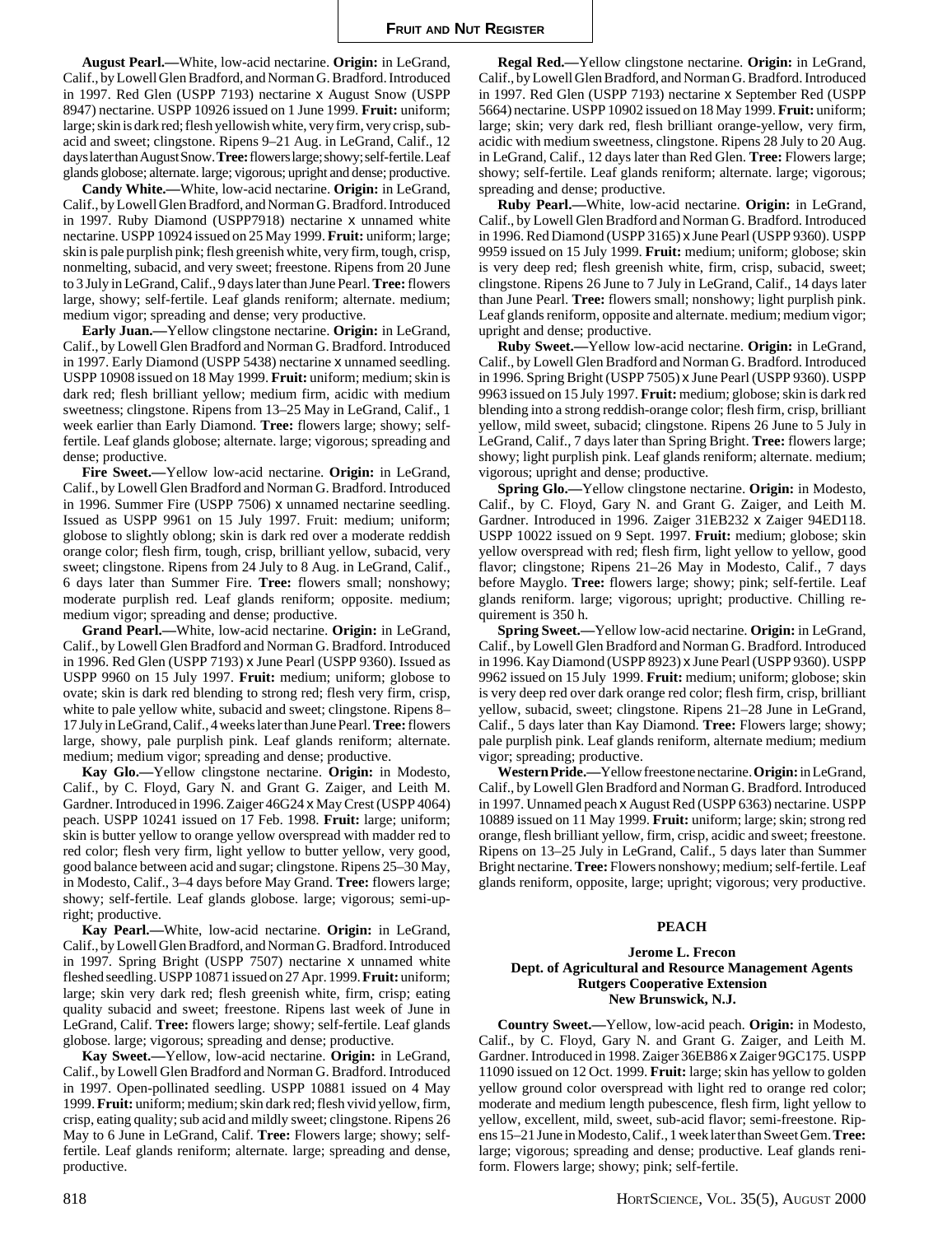**Gayla Rich.—**Yellow, clingstone peach. **Origin:** in Modesto, Calif., by C. Floyd, Gary N. and Grant G. Zaiger, and Leith M. Gardner. Introduced in 1996. Earlirich (USPP 9002) x Zaiger 104LB268. USPP 10127 issued on 25 Nov. 1997. **Fruit:** large; nearly globose; skin is yellow to golden yellow nearly overspread with red to madder red color; moderate and short length pubescence; flesh firm; light yellow to yellow, good, balanced between sugar and acid; clingstone. Ripens 20–26 May in Modesto, Calif., same season as Maycrest. **Tree:** large; vigorous; upright, productive. Leaf glands reniform. Flowers large, showy; pink; self-fertile.

**Klondike White.—**White, low-acid peach. **Origin:** in Modesto, Calif., by C. Floyd, Gary N. and Grant G. Zaiger, and Leith M. Gardner. Introduced in 1997. Zaiger seedling 37G890 x May Crest (USPP 3101). USPP 10872 issued on 27 Apr. 1999. **Fruit:** large to very large; skin crayfish red to garnet red spread over yellowish white ground color; moderate and short pubescence; flesh firm, white to yellowish white, flavor; mild and sub- acid; freestone. Ripens 25 June to 2 July in Modesto Calif., 2 weeks before Giant Babcock or 1–7 Aug. in New Jersey just after Redhaven. **Tree:** large; vigorous; upright; productive. Leaf glands globose. Flowers large; showy; pink; selffertile. Chilling requirement 850 h.

**Joanna Sweet.—**Yellow, low-acid peach. **Origin:** in Modesto, Calif., by C. Floyd, Gary N. and Grant G. Zaiger, and Leith M. Gardner. Introduced in 1997. Zaiger 55GA106 x Zaiger 33EB323. USPP 10939 issued on 1 June 1999. **Fruit:** large; skin is pastel yellow overspread with red to strawberry red color; moderate and short pubescence; flesh: very firm, sweet subacid flavor; freestone. Ripens from 3–10 July in Modesto, Calif., 24 days later than Sweet Gem. **Tree:** large; vigorous; upright and dense; productive. Leaf glands globose. Flowers large; showy; pink; self-fertile.

**Prima Gattie.—**Yellow, late-season peach. **Origin:** in Sangor, Calif., by Michael Gerawan. Introduced in 1996. A natural seedling. USPP 10085 issued on 28 Oct. 1999. **Fruit:** large; uniform; skin color is uneven with a striped to dappled dark red to lighter orange red blush over 30% off the surface; flesh: very firm, fine, variable light yellow, good; semi-clingstone. Ripens 2–19 Sept. in Sangor, Calif., with the variety Carnival. **Tree:** variable in size; vigorous; upright to upright spreading; productive. Leaf glands reniform; alternate. Flowers medium to small; nonshowy; light pink.

**Sierra Gem.—**Yellow, freestone peach. **Origin:** in Reedley, Calif., by Ron Toews. Introduced in 1997. A chance sport of Fancy Lady (USPP7023). USPP 10810 issued on 2 Mar. 1999. Assigned to The Burchell Nursery, Inc., Oakdale, Calif. **Fruit:** medium; skin with high degree or barberry red color, medium pubescence; flesh medium-firm, yellow, nonmelting; freestone. Ripens 7 days before Fancy Lady or 12–16 June in the San Joaquin Valley of Central California. **Tree:** vigorous; upright to spreading; productive. Flowers large, showy; light pink.

**Snow Beauty.—**White, sub-acid peach. **Origin:** in Modesto, Calif., by C. Floyd, Gary N. and Grant G. Zaiger, and Leith M. Gardner. Introduced in 1996. Zaiger 30EB280 x Zaiger 1GC131. USPP 10175 issued on 6 Jan. 1998. **Fruit:** large; skin is white to pinkish red overspread with a red to deep red color; moderate and short pubescence; flesh firm, white to slight pinkish white, excellent, mild, subacid and sweet flavor; freestone. Ripens 21–26 June in Modesto, Calif., 10 days after White Lady. **Tree:** large; vigorous; upright; productive. Leaf glands reniform. Flowers medium; nonshowy; self-fertile.

**Snow Bride.—**White, subacid peach. **Origin:** in Modesto, Calif., by C. Floyd, Gary N. and Grant G. Zaiger, and Leith M. Gardner. Introduced in 1996. Zaiger 22GA1110 x Zaiger 16GA384. USPP 9882 issued on 6 May 1997. **Fruit:** large; uniform; skin is white to yellowish white overspread with red to geranium red color; moderate, short pubescence; flesh firm, white to oyster shell white, excellent, mild, sweet, subacid; clingstone; Ripens 22–28 July in Modesto, Calif. **Tree:** large; vigorous; upright; productive. Leaf glands reniform. Flowers medium, nonshowy, pink.

**Snow Dance.—**White, subacid peach. **Origin:** in Modesto, Calif., by C. Floyd, Gary N. and Grant G. Zaiger, and Leith M. Gardner. Introduced in 1996. Zaiger 36B85 x Zaiger 5GE8. USPP 9938 issued on 1 July 1997. **Fruit:** large; globose nearly rounded; skin is white to yellowish white overspread with red to madder red color; moderate and short pubescence; flesh firm white to yellowish white; good, mild, subacid, sweet; clingstone. Ripens 21–26 May in Modesto Calif., 13 days earlier than Sugar May. **Tree:** large; vigorous; upright; productive. Leaf glands reniform. Flowers large; showy; pink.

**Snow Jewel.—**White, sub-acid peach. **Origin:** in Modesto, Calif., by C. Floyd, Gary N. and Grant G. Zaiger, and Leith M. Gardner. Introduced in 1996. Zaiger 20GA1054 x White Lady (USPP 5,821). USPP 10190 issued on 13 Jan. 1998. **Fruit:** large; skin is white to pinkish white overspread with a red to orient red color; moderate and medium length pubescence; flesh firm, white to pinkish white, excellent, mild, subacid, sweet; clingstone. Ripens 22–26 June in Modesto, 18 days earlier than White Lady. **Tree:** large, vigorous, upright, productive. Leaf glands reniform. Flowers large; showy; pink; selffertile.

**Snow Kist.—**White, clingstone peach. **Origin:** in Modesto, Calif., by C. Floyd, Gary N. and Grant G. Zaiger and Leith M. Gardner. Introduced in 1996. Zaiger 36EB86 x Zaiger 5GB8. USPP 10094 issued on 4 Nov. 1997. **Fruit:** large; comparatively uniform; nearly globose; skin is white to pinkish white nearly overspread with light red to red blush moderate and medium length pubescence; flesh firm, white to yellowish white, very good flavor; clingstone. Ripens 17–21 May in Modesto, Calif., the same season as Maycrest peach. **Tree:** large; vigorous; upright; productive. Leaf glands reniform. Flowers large; showy; pink.

**Spring Snow.—**White, subacid peach. **Origin:** in Modesto, Calif., by C. Floyd, Gary N. and Grant G. Zaiger, and Leith M. Gardner. Introduced in 1995. Zaiger 47EB280 x Zaiger 1GC131. USPP 9883 issued on 6 May 1997. **Fruit:** large; comparatively uniform; skin is white to yellowish white overspread with light red to madden red color; moderate and medium pubescence; flesh firm, white to pinkish white, very good, subacid, mild, sweet; clingstone. Ripens 26 May to 1 June in Modesto, Calif., 7 days before Sugar May. **Tree:** large; vigorous; upright; productive. Leaf glands reniform. Flowers large; showy; pink.

**Sweet Dream.—**Yellow, subacid peach. **Origin:** in Modesto, Calif., by C. Floyd, Gary N. and Grant G. Zaiger, and Leith M. Gardner. Introduced in 1996. Believed to be open pollinated seedling of Sweet Gem (USPP 7952). USPP 10176 issued on 6 Jan. 1998. **Fruit:** large; skin is yellow to golden yellow overspread with a red to crayfish red color; moderate and short pubescence; flesh firm, light yellow to golden yellow, very good, mild, sweet, subacid flavor; clingstone. Ripens 18–24 July in Modesto, Calif., 35 days later than Sweet Gem peach. **Tree:** large; vigorous; upright; productive. Leaf glands reniform. Flowers large; showy; pink.

**Sweet September.—**Yellow, subacid peach. **Origin:** in Modesto, Calif., by C. Floyd, Gary N. and Grant G. Zaiger, and Leith M. Gardner. Introduced in 1996. Zaiger 108ED304 x Zaiger 103ED581. USPP 9964 issued on 15 July 1997. **Fruit:** large; globose; skin is light yellow to golden yellow with red to coral red exposed to sun; flesh firm, light yellow to yellow, excellent, subacid, mild, sweet. Ripens 12–16 Sept. in Modesto, Calif., 5 days later than O'Henry. **Tree:** large; vigorous; upright; productive. Leaf glands reniform. Flowers large; showy; pink; self-fertile.

**Tuolumne.—**Yellow, canning peach. **Origin:** in Modesto, Calif., by C. Floyd, Gary N. and Grant G. Zaiger, and Leith M. Gardner. Introduced in 1997. Zaiger 57GA963 x Zaiger 14HA602. USPP 10609 issued 22 Sept. 1998. **Fruit:** medium; skin yellow with very slight red blush, moderate pubescence; flesh very firm, nonmelting, yellow to yellowish orange; good fresh and canned flavor; clingstone. Ripens 4– 6 days after Andross or from 29 July 29 to 2 Aug., in Modesto, Calif. **Tree:** large; vigorous; upright; productive. Leaf glands globose. Flowers medium; nonshowy; self-fertile.

**Valley Sweet.—**Yellow, subacid peach. **Origin:** in Modesto, Calif., by C. Floyd, Gary N. and Grant G. Zaiger, and Leith M. Gardner. Introduced in 1997. Zaiger 25GA440 x Zaiger 16RA384. USPP 10387 issued on 12 May 1998. **Fruit:** large; skin is light yellow to yellow overspread with red to wine red color; flesh firm, light yellow to yellow, very good, sweet, subacid; freestone. Ripens 8–13 July in Modesto, Calif., 10 days before O'Henry peach. **Tree:** large; vigorous; upright; productive. Leaf glands reniform. Flowers large; showy; self-fertile.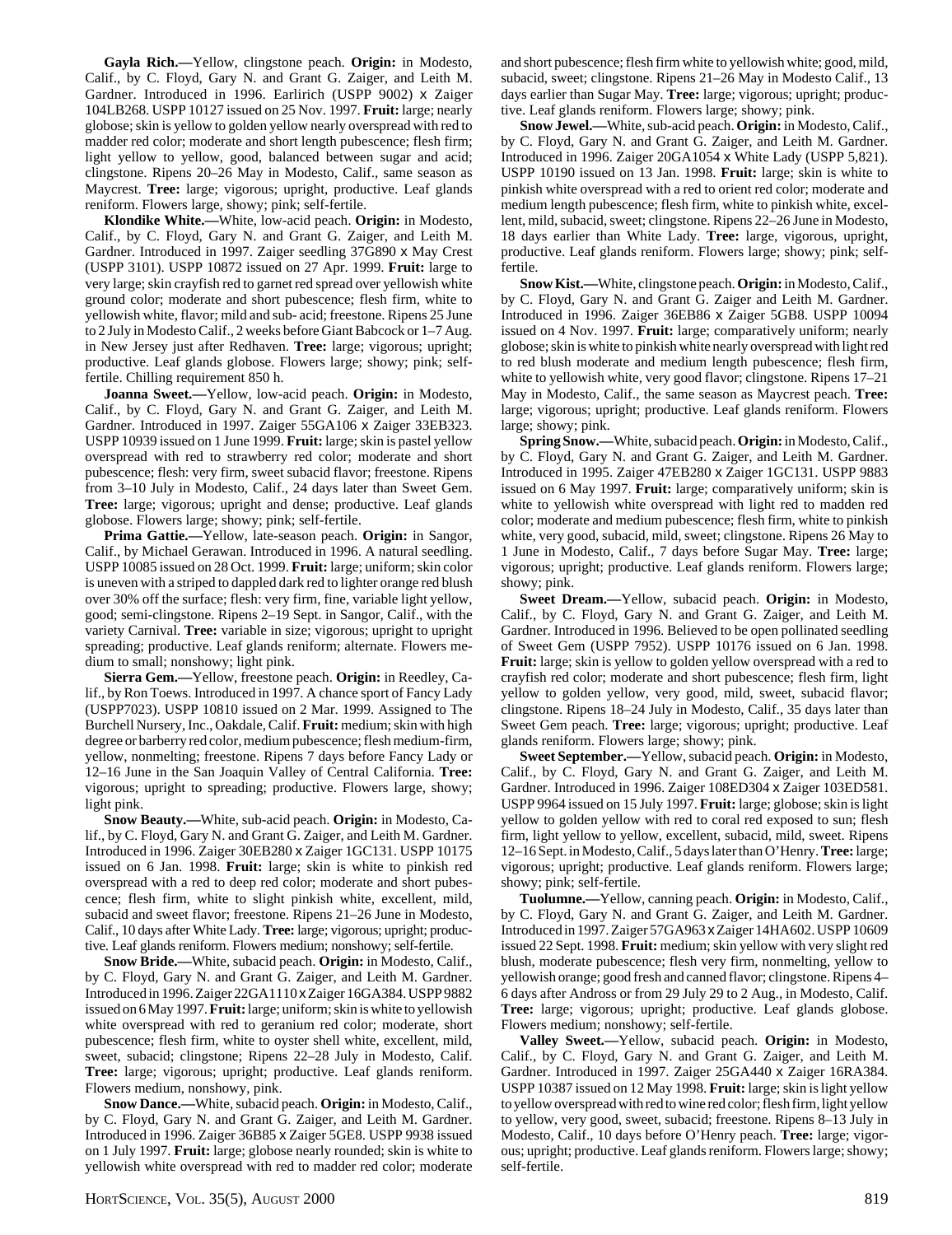# **PECAN**

# **L. J. Grauke and Tommy E. Thompson USDA/ARS Pecan Breeding & Genetics College Station, Tex.**

#### *Alabama Jenkins.—*See Jenkins.

**Goose Pond.—***Carya illinoinensis* selected from Missouri for regular production of good quality nuts in the northern production area. **Origin:** Native selection made by Paul Manson from Chariton River, 1 mile north from confluence with Missouri River, in Chariton Co., Mo. Original tree was 10–12" dbh when found in the late 1970s while clearing brush and was estimated to be 25 years old. Tree was originally called Duck Pond for proximity to shallow lake constructed for ducks, but was mistakenly entered in local pecan show as Goose Pond, and is propagated under that name. **Nut:** oblong with prominent, acute beak at apex, acute base, round in cross section; 76 nuts/lb.; 47% kernel; kernels with dorsal ridge prominently extended beyond kernel lobes, medium dorsal grooves, deep ventral groove and basal cleft; cream in color. Nuts mature in mid-October in Missouri. **Tree:** relatively slow to break bud in spring; grafts bear in 3–4 years and consistently after.

**Hopi.—***Carya illinoinensis* cultivar released 14 May 1999 by USDA–ARS for consistent production of high-quality nuts in the western production area. **Origin:** Controlled cross (Schley x McCulley) made by L.D. Romberg in 1939 and tested as selection 39-5-50. **Nut:** ovate with obtuse apex and rounded base; 46 nuts/lb., 62% kernel; kernels with distinctively narrow dorsal ridge and relatively narrow dorsal grooves, light cream to cream in color. Neither precocious nor high yielding when compared to Wichita or Western, but comparable to Kanza and Creek. **Tree:** upright growth habit with strong limb angles; protogynous with mid- to late-season pollen shed and early to midseason pistil receptivity; midseason nut maturity (mid-October in Brownwood, Tex.); resistant to vein spot (*Gnomonia nerviseda* Cole), moderately susceptible to pecan scab [*Cladosporium caryigenum* (Ell. et Lang.) Gottwald] and downy spot (*Mycosphaerella caryigena* Demaree and Cole) diseases; medium susceptibility to yellow aphids (*Monelliopsis pecans* Bissell) and black aphids (*Melanocallis caryaefoliae* Davis).

**Jenkins (***Jenkins 1, Alabama Jenkins***).—**Seedling selected on the basis of disease resistance and nut quality. **Origin:***Carya illinoinensis* selection of unknown parentage made by Travis Jenkins, Rena Lara, Miss. Tested and cooperatively released by Auburn Univ., Mississippi State Univ., and the Univ. of Georgia. **Nut:** Ovate, with obtuse, asymmetric apex and rounded base (similar to Success), round in cross section; 55 nuts/lb.; 53% kernel; kernels with medium dorsal ridge and wide, shallow dorsal grooves. No long term yield data. **Tree:** incomplete dichogamy; excellent foliage condition and retention in fall; nuts mature 2–3 days before Stuart. Resistant to pecan scab.

*Jenkins 1.—*See Jenkins.

**Martzahn.—**Pecan mistakenly propagated as Witte in the Nebraska, Northern Nut Research Orchard, Lincoln, Neb., in 1981 and distributed as Witte until 1998. **Origin:** *Carya illinoinensis* seedling from Burlington, Iowa, growing on property of Frank Martzahn. **Nut:** elliptic with acute apex and acute, often asymmetric, base; 116–163 nuts/lb., 46% to 53% kernel; kernels with narrow to medium dorsal grooves, essentially lacking secondary dorsal grooves or basal cleft. **Tree:** protogynous, with early to midseason receptivity and late pollen shed; extremely early nut maturity, ≈3 weeks before Colby.

# **PLUM**

# **David W. Ramming USDA–ARS Horticultural Crops Research Laboratory Fresno, Calif.**

**Gulfbeauty.—**A low-chill requirement Japanese plum. **Origin:** Gainesville, Fla., by Wayne B. Sherman. Fourth generation openpollinated seedling descended from Ozark Premier, Burbank, Beauty, and Bruce hybridized with pollen of Taiwan. Taiwan  $=$  Huang-ju open-pollinated. Selected in 1985; tested as Fla. 85-1; introduced in 1998. USPPAF. Assigned to Florida Foundation Seed Producers, Inc.

**Fruit:** small, round; skin dark red; flesh pale yellow; cling; ripe early May in Florida 1 week before Gulfruby. **Tree:** vigorous, semispreading, cross fertile with Gulfruby, precocious and productive. Tolerant to bacterial spot, high resistance to leaf scald. Chilling requirement 250 h.

**Gulfblaze.—**A low-chill requirement Japanese plum. **Origin:** In Gainesville, Fla., by Wayne B. Sherman. Fourth generation openpollinated seedling descended from Ozark Premier, Burbank, Beauty, and Bruce hybridized with pollen of Taiwan. Taiwan = Huang-ju open-pollinated. Selected in 1987; tested as Fla. 87-7; introduced in 1998. USPP10873 issued 4 May 1999. Assigned to Florida Foundation Seed Producers, Inc. **Fruit:** small, round; skin dark red; flesh deep orange; cling; ripe late May in Florida one week after Gulfruby. **Tree:** vigorous, semi-spreading, cross fertile with Gulfruby, precocious and productive. Tolerant to bacterial spot, high resistance to leaf scald. Chilling requirement 250 h.

#### **RASPBERRY**

# **Hugh Daubeny Pacific Agriculture Research Centre Agassiz, B.C., Canada**

**AnnaMarie.—**A fresh-market, primocane-fruiting raspberry with large fruit, very high productivity, and very good flavor. **Origin:** Watsonville, Calif., by C.D. Fear and M.M. Mayberry, Sweetbriar Development, Inc.; E39.9 x F164.3; selected in 1993; patented in 1999; USPP 11102. **Fruit:** large; light red color; good flavor; early primocane crop; midseason floricane crop. **Plant:** both primocane and floricane yields are very high relative to other cultivars.

**Autumn Byrd.—**A very early, high-yielding primocane fruiting raspberry that overlaps late-summer fruiting varieties and is released primarily for growing in the Pacific Northwest. **Origin:** East Malling, England, by V.H. Knight at Horticultural Research International; from a cross made in 1982 by E. Keep between Autumn Bliss and EM 5326/ 1; selected by V.H. Knight in 1985; tested as EM 5961/24; Autumn Byrd is a 3rd backcross from *Rubus spectabilis* and has inherited genes for early primocane fruiting from this species. Other sources of primocane fruiting genes in its derivation include Lloyd George (*R. idaeus vulgatus*), *R. i. strigosus*, *R. arcticus,* and *R. odoratus*. The cultivar also has *R. crataegifolius* and *R. occidentalis* in its derivation. **Fruit:** medium to large, medium red with downy appearance; moderately firm; easy to harvest; pleasant flavor; some split receptacles; very early primocane fruiting, a week earlier than Autumn Bliss in British Columbia and similar to it in England. **Plant:** tall, vigorous, fairly erect with short internodes and few spines; higher yield than Autumn Bliss in British Columbia but similar yield in England. Resistant to strains one through four of *Amphorophora idaei*, the European aphid vector of the raspberry mosaic virus complex; susceptible to the common strain of *Amphorophora agathonica,* the North American aphid vector of the complex; very slow to become infected with raspberry bushy dwarf virus in the field at East Malling and has not show symptoms of infection; susceptible to *Phytophthora fragariae* var. *rubi* in glasshouse tests at East Malling.

**Coho.—**A high-quality, very late-ripening, floricane-fruiting raspberry suited to both fresh and processing markets. **Origin:** Corvallis, Ore., by C.E. Finn, F.J. Lawrence, B.C. Strik, and B.Yorey, USDA– ARS, Oregon. State Univ., Washington State Univ. and Idaho State Univ. Cross of Lewis x ORUS 520-48 (ORUS 1586 x ORUS 1655); selected in 1985; introd. in 1999; tested as ORUS 958-48. **Fruit:** medium to large, similar to Chilliwack; bright red; excellent firmness, shape, flavor and texture when eaten fresh; late ripening, 4 days after Tulameen; high percentage (80%) of IQF (individually quick frozen) quality fruit; reported to store and ship well. **Plant:** very high yields; vigorous but not excessively so; produces moderate numbers of canes with medium thickness; adapted to mechanical harvest. Susceptible to common strain of raspberry bushy dwarf virus; no particular susceptibility to diseases such as *Phytophthora fragariae* var. *rubi*; grey mold (*Botrytis cinerea*) seldom a problem, probably due to late ripening rather than resistance.

**Gloria.—**A fresh-market, primocane-fruiting raspberry with ex-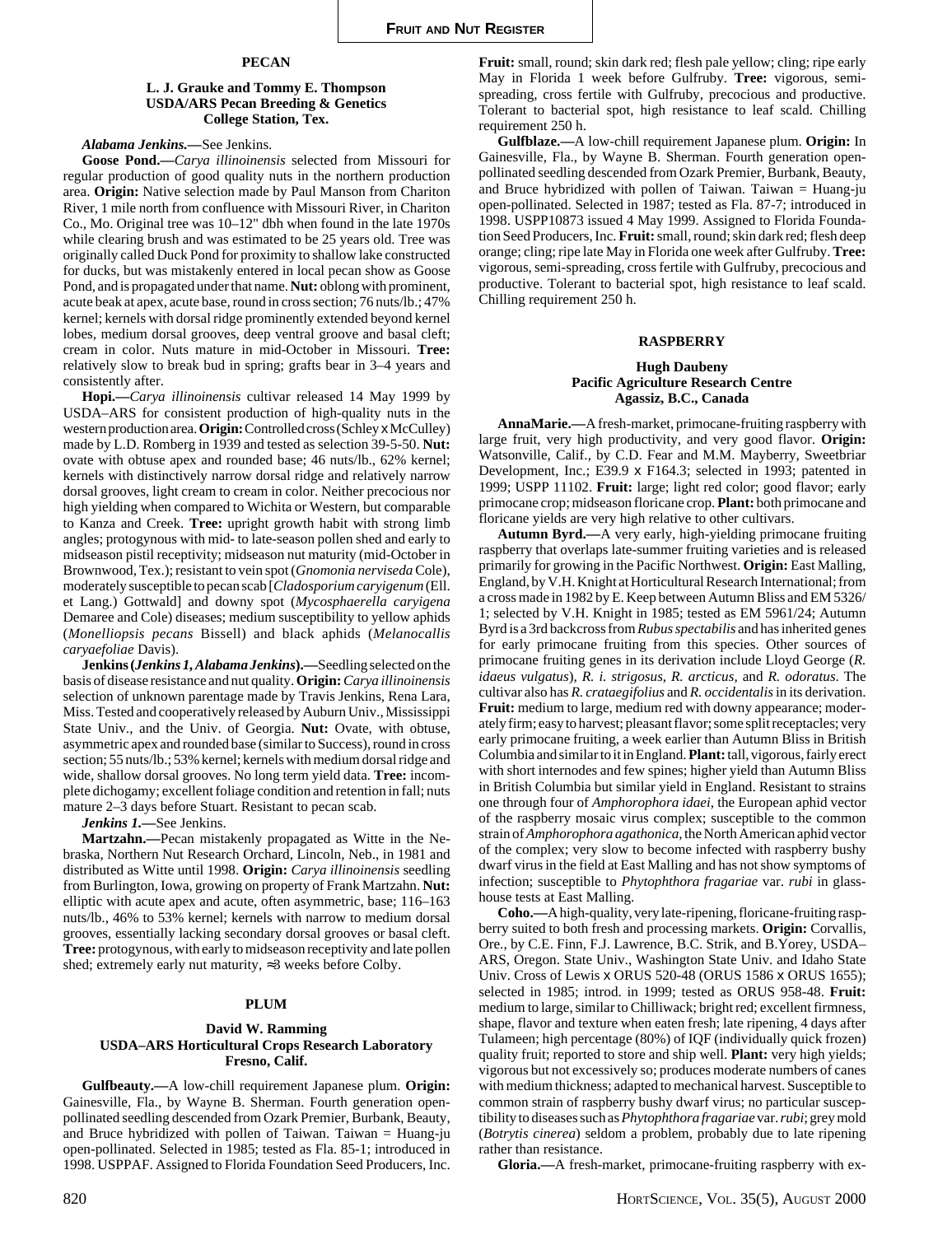cellent fruit firmness. **Origin:** Watsonville, Calif., by C.D. Fear and M.M. Mayberry, Sweetbriar Development Inc.; H374 x Summit; selected in 1993; patented in 1999, USPP 11067. **Fruit:** medium size; bright red; very firm; very early primocane harvest and mid to late floricane harvest. **Plant:** both primocane and floricane yields are high relative to other cultivars; short cycle tune from plant to harvest of primocane crop.

**Godiva.—**A yellow, primocane-fruiting raspberry with excellent fruit flavor. **Origin:** Watsonville, Calif., by S. Wilhelm and C.D. Fear, Sweetbriar Development, Inc.; C96.7 x F167.1; selected in 1990; patented in 1996; USPP 9696. **Fruit:** medium size; yellow; good firmness; excellent flavor; midseason ripening of both primo- and floricane crops. **Plant:** high yield relative to other cultivars. Relatively resistant to late leaf rust

**Holyoke.—**A fresh-market, primocane-fruiting raspberry with large, very attractive fruit. **Origin:** Watsonville, Calif., by C.D. Fear and M.M. Mayberry, Sweetbriar Development, Inc.; H347.2 x E4.4; selected in 1993; patented in 1999; USPP 11094. **Fruit:** large; shiny red and does not darken after harvest and storage; very attractive throughout harvest period; early primocane harvest and midseason floricane harvest. **Plant:** primocane and floricane yields high relative to other cultivars.

**Isabel.—**A fresh-market, primocane-fruiting raspberry with large, high-quality fruit. **Origin:** Watsonville, Calif., by S. Wilhelm and C.D. Fear, Sweetbriar Development, Inc.; B36.7 x C44.1; selected in 1989; patented in 1995; USPP 9340. **Fruit:** large throughout harvest season; red and darkens slightly after harvest; very good flavor; early and lengthy primocane harvest; early floricane crop. **Plant:** both primocane and floricane yields are high relative to other cultivars. Moderately susceptible to late leaf rust.

**Joan J.—**An early-ripening, spine-free primocane fruiting raspberry. **Origin:** Kent, England, by D.L. Jennings, Medway Fruits; Joan Squire x Terri-Louise. World-wide marketing rights held by Meiosis Ltd., East Malling, Kent. **Fruit:** larger, firmer, and more flavorsome than Autumn Bliss; red color darkens when fully ripe similar to Autumn Bliss. **Plant:** very vigorous, erect habit, with spine-free canes; strong laterals; higher yield than Autumn Bliss. Susceptible to raspberry bushy dwarf virus.

**Tola.—**A fresh-market, primocane-fruiting raspberry with excellent fruit firmness, structure and disease resistance. **Origin:** Watsonville, Calif., by C.D. Fear and M.M. Murray, Sweetbriar Development, Inc.; H374.2 x K589.1; selected in 1992; patented in 1999; USPP 11087. **Fruit:** medium size and along with shape consistent throughout harvest period; very firm, easy to harvest; early primocane harvest and mid to late floricane harvest. **Plant:** both primocane and floricane yields are high relative to other cultivars. Relatively resistant to late leaf rust.

**Wilhelm.—**A fresh-market, primocane-fiuiting raspberry with large, high-quality fruit. **Origin:** Watsonville, Calif., by S. Wilhelm and C.D. Fear, Sweetbriar Develpment, Inc.; B175.3 x B8.4; selected in 1989; patented in 1996; USSP 9653. **Fruit:** very attractive; small bright red drupelets with color darkening only slightly after harvest; easy to harvest; both primocane and floricane harvests are midseason relative to other cultivars. **Plant:** high yield.

# **STRAWBERRY**

## **Chad E. Finn USDA–ARS, Northwest Center for Small Fruit Research Corvallis, Ore.**

**ABZ Elan.—**An F<sub>1</sub>-hybrid, day-neutral strawberry grown from seed. **Origin:** Bovenkarspel Holland by Aardbeien uit Zaad B.V. Tested as W78; introd. in 1999. **Fruit:** medium size (14 g); bi-conical; glossy; bright red skin color; good flesh and skin firmness; uniform size fruit; attractive; excellent flavor. **Plant:** day-neutral; vigorous. Yields greater than Selva. The time from sowing to fruit production can be controlled under greenhouse conditions and typically ranges from 4 to 6 months. Very susceptible to rain damage and moderately susceptible to powdery mildew (*Sphaerotheca macularis*).

**Ana Maria.—**A glossy-fruited, vigorous, partially everbearing

strawberry that will continue to re-flower and ripen fruit under cool conditions of central Coastal California. **Origin:** Monterey County, Calif., by B.D. Mowrey, J.F. Coss, A.Q. Amorao, L.T. Kodama, J.I. Espejo, Jr., T.M. Sjulin, Driscoll Strawberry Associates, Inc., Watsonville, Calif., Key Largo x Q1; selection made in 1993; introd. in 1999. USPP 11035. **Fruit:** conical; medium-large size (19.6 g); smooth surface; very glossy; dark red; even colored; medium red internal color; aromatic; excellent shelf-life; calyx weakly held on fruit; softer then Key Largo; late ripening. **Plant:** partially everbearing, will continue to flower and fruit under cool conditions of Coastal California; vigorous; upright; medium to open density. Moderately resistant to high pH, high soil salt levels, drought and high temperatures. Moderately susceptible to *Xanthomonas fragariae*, *Sphaerotheca macularis*, and Botrytis fruit rot. Susceptible to injury by *Tetranychus urticae*, *Tarsonemus pallidus*, *Aphelencoides fragariae*, and *Lygus hesperus*.

**Bolero.—**A productive day-neutral strawberry with high-quality fruit, adapted for northern Europe. **Origin:** HRI East Malling, U.K., by D.W. Simpson. Complex pedigree includes Redgauntlet, Wiltguard, Gorella, Cardinal, and Selva; cross made in 1987; selected in 1988; tested as EMR63; introduced in 1996. **Fruit:** very regular conical shape; glossy with orange-red color; firm with good flavor and excellent shelf life; medium-large size and low percentage waste; season slightly later than Evita. **Plant:** day-neutral; vigorous and erect; runner production is better than most other day-neutrals; more productive in trials than Tango and Evita. Pollen production is very good throughout season. Suitable for fresh market, PYO, and home gardens. Moderately resistant to powdery mildew, crown rot (*Phytophthora cactorum*) and verticillium wilt .

**Brunswick.—**A midseason, red-stele–resistant strawberry adapted to northeastern North America. **Origin:** Kentville, Nova Scotia, Canada, by A.R. Jamieson and N.L. Nickerson of the Atlantic Food and Horticulture Research Centre of Agriculture and Agri-Food Canada. Cavendish x Honeoye; cross made in 1988; selected in 1990; tested as K90-12 and introduced in 1999. Canadian Plant Breeders' Rights (#0618). **Fruit:** large (13–14 g from matted rows), larger than Honeoye but slightly smaller than Cavendish; more glossy and more evenly colored than Cavendish; similar in firmness to Cavendish and Honeoye; flavor is good, but rated lower than Cavendish because of higher acidity. **Plant:** short-day type resembling Cavendish in plant characteristics; producing high yields from matted rows; excellent winter hardiness. Resistant to several races of Phytophthora fragariae; grey mold (*Botrytis cinerea*) has not been difficult to control; susceptible to powdery mildew, a reaction similar to Honeoye and Cavendish.

**Campinas (***IAC-2712***).—**A large-fruited and high-quality cultivar that is well adapted to Brazilian subtropical climate. **Origin:** Instituto Agronômico (IAC), Campinas, São Paulo State, Brazil, by Dr. Leocádio de Souza Camargo. Donner x Tahoe; cross made in 1955; selected in 1956 as the seedling #6; released in 1960. **Fruit:** size, color and firmness similar to Sequoia; fruit shape is a long conic; flavor (sweet/low acidity) and texture (moderately soft) have been the quality standard in São Paulo State since 1960; primarily suited for fresh market but can be processed but not as IQF fruit. **Plant:** short-day type; ripens early and over an extended period; similar yield to Dover, Oso Grande, Pajaro, and Chandler; vigorous, prolific plant producers. Susceptible to flower blight (*Colletotrichum* sp.); moderately susceptible to common leaf spot (*Mycosphaerella fragariae*)and anthracnose crown rot (*Colletotrichum acutatum*); tolerant to two-spotted mite (*Tetranychus telarius*).

**Cigaline.—**An early-ripening, very attractive strawberry with excellent flavor that is adapted to high tunnel production and could replace Gariguette. **Origin:** CIREF (France), near Bergerac, by P. Roudeillac. Gariguette x Earliglow; cross made in 1989; selected in 1990; tested as CF 89.93.323; introd. in 1996. French plant patent CPOV 12 795; E.C. plant patent 96-1055. **Fruit:** elongated, conic; more regular that Gariguette; similar size to Gariguette but size more consistent over the season; firmer than Gariguette; orange, nondarkening; very attractive and glossy; good balance between sugar and acidity; very aromatic; ripens early-season; good shelf life for shipping; fresh-market uses; **Plant:** upright habit; dense foliage; slightly chlorotic leaves; big flowers; good pollen producer; higher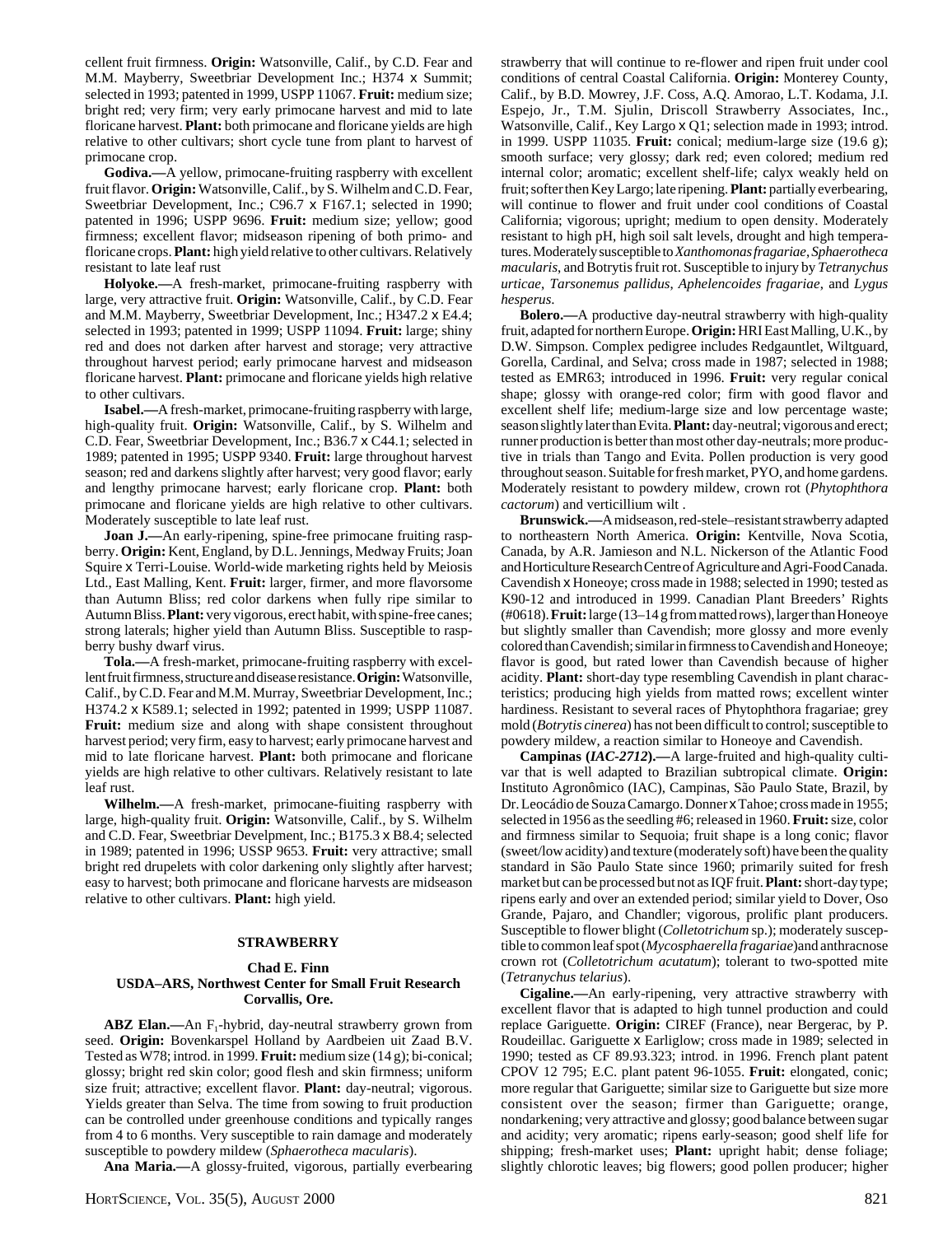yields than Gariguette. Tolerant to verticillium wilt and *Colletotrichum acutatum*; susceptible to Phytophthora cactorum; moderately susceptible to powdery mildew; tolerant to *Botrytis cinerea* and *Marssonina fragariae*.

**Cigoulette.—**A midseason, high-quality strawberry that is adapted to protected culture in temperate climates and shows no symptoms of iron chlorosis on higher pH soils. **Origin:** CIREF (France), near Bergerac, by P. Roudeillac.; Belrubi x Pajaro; cross made in 1989; selected in 1990; tested as CF 89.29.266; introd. in 1996. French plant patent CPOV 12793. E.C. plant patent 97-1528. **Fruit:** conical; regular but skin slightly embossed; large; bright red but darkens slightly; good firmness; flavor better than Pajaro; ripens mid-early season; good shelf life but deteriorates more quickly under warm temperatures; fresh-market uses. **Plant:** vigorous; globose; very green leaves; leaves slightly blistered; big flowers; medium pollen quality; similar yield to Pajaro; winter hardy in France; no symptoms of iron chlorosis on higher pH soils. Susceptible to verticillium wilt and *Botrytis cinerea*; moderately susceptible to powdery mildew; resistant to *Phytophthora cactorum*; tolerant to *Colletotrichum acutatum*.

**Cijosée.—**A day-neutral strawberry with attractive, high-quality fruit that are excellent for shipping and that may replace Seascape in France. **Origin:** CIREF (France), near Bergerac, by P. Roudeillac. Mara Des Bois x Cal. 18; cross made in 1992; selected in 1993; tested as CF 92-02-1584; introd. in 1997. E.C. plant patent 97-1529. **Fruit:** conical to globo-conical, very regular during summer and fall; good size but smaller than Seascape; very glossy; bright red, nondarkening; very attractive; good shelf life; juicy; flavor has excellent balance between sweetness and acidity. **Plant:** more open habit and greater vigor than Seascape; good reblooming and runnering; similar yield to Seascape. Tolerant to verticillium wilt, *Phytophthora cactorum*, and powdery mildew; intermediate reaction to *Colletotrichum acutatum*; susceptible to B.L.O. (bacterial-like organism).

**Cilady.—**A high-quality, midseason strawberry for open-field and small tunnel production for the fresh and processing markets. **Origin:** CIREF (France), near Bergerac, by P. Roudeillac. Scott x Chandler; cross made in 1989; selected in 1990; tested as CF 89.39.453; introd. in 1996. French plant patent CPOV 13518. E.C. plant patent 99-1173. **Fruit:** conical to short cuneiform; regular shape; dark green sepals; large size; uniform size throughout season; similar firmness to Pajaro; bright red but darkens; glossy; very attractive; excellent flavor when mature; more sugars and acid than Pajaro; ripens midseason; sometimes spring reblooming; very good shelf life; shipping, fresh-market and processing uses. **Plant:** globose; similar vigor to Chandler; dark green glossy leaves; needs some chilling; big flowers with good pollen production; high yields, greater than Pajaro; winter hardy in France. Moderately susceptible to verticillium wilt; moderately tolerant to *Phytophthora cactorum*; very tolerant to *Colletotrichum acutatum* and *Botrytis cinerea*; tolerant to powdery mildew.

**Ciloé.—**A mid-late, cold-hardy, and very productive strawberry for protected culture whose fruit mature slowly and which has excellent shipping ability. **Origin:** CIREF (France), near Bergerac, by P. Roudeillac. Belrubi x Allstar; cross made in 1989; selected in 1990; tested as CF 89.26.267; introd. in 1996. French plant patent CPOV 13977. E.C. plant patent 96-1052. **Fruit:** elongated; conical; regular shape; achenes sometimes slightly extend from the surface; brick red but darkens; very large; very high skin firmness; flavor medium to good; ripens mid-late, very good shelf life; shipping and fresh-market uses. **Plant:** flat, dark green leaves; big flowers with good pollen quality; yield similar to Elsanta; easily picked; slow runnering; seldom exhibits symptoms of winter injury in France. Tolerant to verticillium wilt and powdery mildew; moderate susceptibility to *Phytophthora cactorum* and to *Colletotrichum acutatum*; susceptible to *Botrytis cinerea*.

**Cirafine.—**A day-neutral strawberry with large, attractive fruit that have excellent flavor for local markets and home gardens. **Origin:** CIREF (France) near Bergerac, by P. Roudeillac. Mara Des Bois x Cal. 18; cross made in 1992; selected in 1993; tested as CF 92.02.1590; introd. in 1998. E.C. plant patent 97-1533. **Fruit:** elongated; biconical; regular shape; large to medium size, similar to Seascape; blood red; attractive; achenes sunken; firm fruit but medium shelf life when ripen under warm temperatures; excellent flavor with good

sugar/acid balance. **Plant:** day-neutral; petioles and leaves elongated; good reblooming and runnering; long clusters above the foliage; similar yields to Selva. Tolerant to *Phytophthora cactorum*; moderately susceptible to verticillium wilt and powdery mildew; susceptible to *Colletotrichum acutatum*.

**Cirano.—**A strong day-neutral and disease-resistant strawberry that produces fruit with excellent flavor for fresh-market and home gardens. **Origin:** CIREF (France), near Bergerac, by P. Roudeillac. Mara Des Bois x Muir; cross made in 1990; selected in 1991; tested as CF 90.40.758; introd. in 1997; E.C. plant patent 97-1530. **Fruit:** conical to globo-conical; long, narrow sepals; medium to small fruit size, similar to Mara Des Bois; very tough skin; bright red; attractive; very good shelf life; sweet with excellent flavor throughout the picking season. **Plant:** day-neutral; dark green leaves; good reblooming above the foliage; good runnering; medium vigor. Tolerant to verticillium wilt, *Phytophthora cactorum*, *Colletotrichum acutatum*, and powdery mildew .

**Cireine.—**A midseason, large, and attractive strawberry for protected culture and soilless systems. **Origin:** CIREF (France), near Bergerac, by P. Roudeillac. Scott x Chandler; cross made in 1989; selected in 1990; tested as CF 89.39.116; introd. in 1996. French plant CPOV 12791. E.C. plant patent 96-1053. **Fruit:** elongated; biconical; slightly flat; large; good skin firmness; bright red; size consistent throughout season; very glossy and attractive; better flavor than Chandler with good sugar/acid balance; ripens midseason; good shelf life; for shipping and fresh-market uses. **Plant:** globose, less vigorous and dense than Chandler; big flowers with adequate pollen; upright foliage; similar yield to Pajaro. Susceptible to verticillium wilt and *Botrytis cinerea*; moderately susceptible to *Phytophthora cactorum* and powdery mildew .

**Elkat.—**A June-bearing cultivar with medium to large fruit size and high yields that is well adapted to the environmental conditions of Poland. **Origin:** Research Institute of Pomology and Floriculture, Skierniewice, Poland by E. Zurawicz. Elsanta x Dukat; cross made in 1986; selected in 1988; tested as K-1015 in 1989–93 and later as ISS 494. In 1998, placed in the Polish Register of Cultivated Plants. **Fruit:** larger than Senga Sengana and similar to Elsanta; slightly less firm than Elsanta; wide conic or globose conic; external and internal color bright red, similar to Elsanta; very glossy; achenes yellow to red and even with the fruit surface or slightly indented; good flavor; high contents of vitamin C; fresh-market, processing and home-garden uses. **Plant:** June-bearer; greater yield than Elsanta; compact plant with a round growth habit; vigorous. Moderately susceptible to verticillium wilt, resistant to powdery mildew and common leaf spot. Highly tolerant to winter frosts.

**Evangeline.—**An early-season strawberry with firm fruit, adapted to northeastern North America. **Origin:** Kentville, Nova Scotia, Canada, by A.R. Jamieson of the Atlantic Food and Horticulture Research Centre of Agriculture and Agri-Food Canada. (Honeoye x Veestar) x NYUS 119; cross made in 1992; selected in 1993; tested as K93-1 and introduced in 1999. Canadian Plant Breeders' Rights (#0617). **Fruit:** medium size (10–12 g from matted rows), much larger than Veestar but smaller than Annapolis; berries are uniformly conic with a large calyx; very attractive; color is medium red and the berries are much firmer fleshed than other early season varieties such as Veestar and Annapolis; when fully ripe, the flavor is a rated good to very good with both sugars and acids noted. **Plant:** short-day type; very stiff, erect flower stalks; flowers with greater-than-average frost sensitivity. Produces medium to high yields from matted rows. Moderately resistant to powdery mildew; susceptible to *Phytophthora fragariae*; tolerant of grey mold (*Botrytis cinerea*).

**Florence.—**A late-season, short-day cultivar with high yield, large berries, and good disease resistance. **Origin:** HRI East Malling, U.K., by D.W. Simpson. Complex pedigree includes Tioga, Redgauntlet, Wiltguard, Gorella, and Providence; cross made in 1987; selected in 1988; tested as EM372; introduced in 1997. **Fruit:** larger average fruit size than Elsanta combined with lower percentage waste; ripens seven to 10 days later than Elsanta; regular conical shape; firm skin and flesh; full red color and sweet flavor; good shelf life; suitable for fresh market, PYO and home gardens. **Plant:** vigorous with erect habit; fruit is well displayed; needs wider spacing than Elsanta; good runner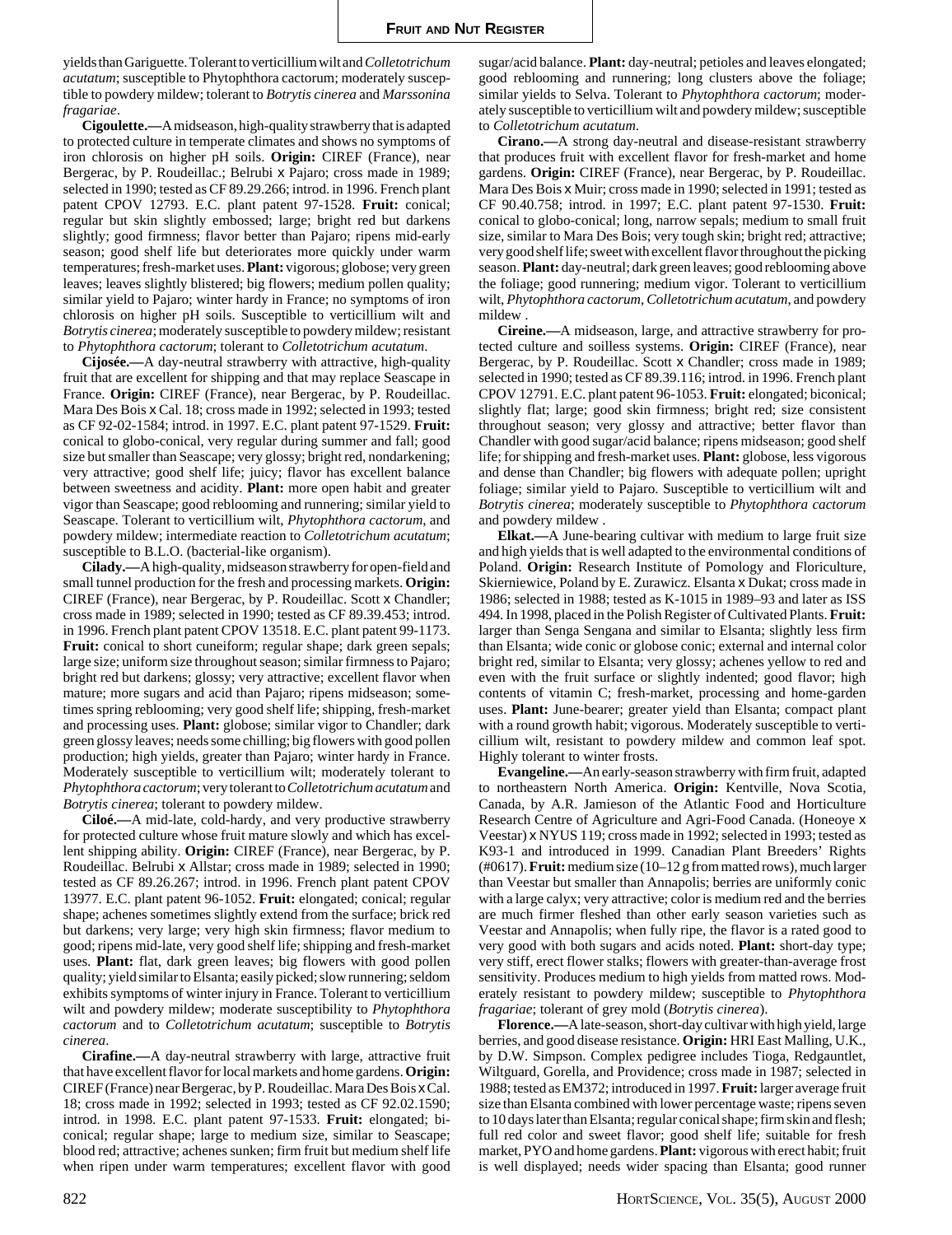production. High yield, particularly from July-planted module (plug) plants. Moderately resistant to powdery mildew and other fungal leaf diseases. Partial resistance to verticillium and crown rot. Tolerant to vine weevil (*Otiorhynchus sulcatus*).

**Granda.—**A June-bearing cultivar adapted to the Po Valley environmental conditions, but performing much better in mountain areas (Cuneo-Piemonte Region). **Origin:** Cesena (Po Valley), Italy, from the public breeding activity of the Italian National Project "Frutticoltura," mainly financed by the Ministry of Agriculture, and coordinated by W. Faedi–Istituto Sperimentale per la Frutticoltura– Forlì Section. Sel. 83.5.8 x Marmolada®Onebor; cross made in 1989; selected in 1991; tested as 89.250.1; introd. in 1999. **Fruit:** very large and firm; conic shape; tough skin; bright orange-red color; small achenes are red or yellow and slightly prominent; excellent overall quality; fresh-market uses. **Plant:** short-day type producing fruit in late season (≈4 days later than Marmolada®Onebor); very high yield and high vigor; good tolerance to soil borne pathogens and resistant to *Colletotrichum acutatum*; susceptible to *Alternaria alternata* and *Xanthomonas fragariae*.

**Guarani (***IAC-5074***).—**Short-day cultivar developed for processing uses. **Origin:** Instituto Agronômico (IAC), Campinas, São Paulo State, Brazil, by Dr. Francisco Antonio Passos and Dr. Leocádio de Souza Camargo. (IAC Campinas x IAC Monte Alegre)#1 x Alemanha; cross made in 1974; selected in 1975 as the seedling #13; tested as N13 later; released in 1979. **Fruit:** medium-large; firmer than IAC Campinas; necked conic-long conic; red internal color, darker than IAC Campinas, similar to Chandler; lower soluble solids and higher acidity than IAC Campinas; suited for processing including as IQF fruit. **Plant:** shortday type producing fruit over an extended period in subtropical climate; production pattern similar to IAC Campinas; compact plant with a moderately erect growth habit. Susceptible to flower blight (*Colletotrichum* sp.); moderately susceptible to anthracnose crown rot and two-spotted mite (*Tetranychus telarius*); moderately resistant to common leaf spot (*Mycosphaerella fragariae*).

*IAC-2712.—*See Campinas.

*IAC-5074.—*See Guarani.

*IAC-5277.—*See Princesa Isabel.

**Maya.—**A June-bearing cultivar adapted to central northern areas. **Origin:** Cesena (Po Valley), Italy, by D. Musacchi, G. Raggi, and A. Siboni from New Fruits. Selected in 1992; tested as Sel. 104; introd. in 1998. **Fruit:** large; elongate conic; uniform, bright red color; achenes are slightly embedded; easily detached; good resistance to handling and transport; fresh-market uses. **Plant:** short-day type producing fruit in early-midseason, 3 days after Miss and 8 days before Marmolada®Onebor; very high yield; average vigor; good tolerance to the most common fungal diseases such as *Oidium fragariae*, *Sphaerotheca macularis*, *Mycosphaerella fragariae*, and *Alternaria alternata*.

**Mesabi.—**A high-yielding, winter hardy, midseason, short-day cultivar adapted to cold climates. **Origin:** Univ. of Minnesota, by D.K. Wildung, G.J. Galletta, and J.J. Luby. Glooscap x MNUS 99; cross made in 1986; selected in 1988 at Univ. of Minnesota. North Central Research and Outreach Center at Grand Rapids, Minn.; tested as MNUS 248. USPP 111116. **Fruit:** same maturity season as Glooscap, Kent, Cavendish, and Jewel; similar in size to Glooscap and Kent and smaller than Cavendish and Jewel; flavor is well balanced between sugars and acids with a characteristic strawberry aroma; flesh is moderately firm with a consistent, creamy, melting mouthfeel; skin is glossy and of medium toughness; skin tends to weaken but not darken in hot weather; flesh color is uniform dark red through the fruit except for whitish vascular cylinder; blunt-wedge or blunt-conic shape with large shoulders on primary berries to blunt-conic on the secondary and tertiary berries. **Plant:** short-day; moderate vigor and runner production; yield has been high, similar to Glooscap. Moderate resistance to leaf spot and powdery mildew and moderate to high resistance to leaf scorch, susceptible to leaf blight. Resistant to 5 eastern North American races of *Phytophthora fragariae* Hickman (Races A-1, A-2, A-3, A-4, and A-6). Susceptible to iron chlorosis induced by high pH soils (pH 7.5– 8.0) and to black root rot associated with *Rhizoctonia* spp. and *Pythium* spp. Very winter tolerant; seldom has exhibited symptoms of winter injury in Minnesota. Good for home garden, u-pick, and on-farm sales.

**Onda.—**A June-bearing cultivar adapted to the Po Valley environmental conditions, producing large and highly attractive fruits. **Origin:** in Cesena (Po Valley), Italy, from the public breeding activity of the Italian National Project "Frutticoltura," mainly financed by the Ministry of Agriculture, and coordinated by W. Faedi–Istituto Sperimentale per la Frutticoltura–Forlì Section. Sel. 83.52.1 x Marmolada®Onebor; cross made in 1989; selected in 1991; tested as 89.232.14; introd. in 1998. **Fruit:** larger and firmer than Marmolada®Onebor; conic shape or rounded-conic; very tough skin; orange-red color, brighter than Marmolada®Onebor; small achenes are red and slightly embedded; medium flavor; fresh-market uses. **Plant:** short-day type producing fruit in medium-late season; yield similar to Marmolada®Onebor, but needs an earlier planting date; medium vigor; good tolerance to soilborne pathogens, *Alternaria alternata* and *Colletotrichum acutatum*; susceptible to *Xanthomonas fragariae*.

**Paros.—**A June-bearing cultivar adapted to Central-Southern Italy environments, producing large crops of highly attractive fruits. Paros name is an acronym that Pasquale Rosati used to sign his books and belongings. **Origin:** Metaponto (Matera), Italy, from the public breeding activity of the Italian National Project "Frutticoltura," mainly financed by the Ministry of Agriculture, and coordinated by W. Faedi– Istituto Sperimentale per la Frutticoltura–Forlì Section. Marmolada®Onebor x Irvine; cross made in 1989; selected in 1991; tested as 89.384.6; introd. in 1998. **Fruit:** large and firm; conic shape; very tough skin; orange-red color; very attractive; bright; small achenes are yellow and red, and slightly embedded; medium flavor; freshmarket uses. **Plant:** short-day type producing fruit in early-medium season, slightly earlier than Pajaro; medium vigor; good tolerance to leaf spot and *Alternaria alternata*; susceptible to *Colletotrichum acutatum*, and *Xanthomonas fragariae*.

**Patty.—**A June-bearing cultivar adapted to the Po Valley environmental conditions, Verona area in particular, where fall tunnel-protected cultures using large-crowned, cold-stored plants are widespread. **Origin:** Cesena (Po Valley), Italy, from the public breeding activity of the Italian National Project "Frutticoltura," mainly financed by the Ministry of Agriculture, and coordinated by W. Faedi–Istituto Sperimentale per la Frutticoltura–Forlì Section. Honeoye x Marmolada®Onebor; cross made in 1991; selected in 1993; tested as 91.290.2; introd. in 1999. **Fruit:** medium-large; moderately firm; conic shape; very regular; medium tough skin; red color that is lighter and brighter than Marmolada®Onebor; small achenes are red or yellow and slightly prominent; medium flavor; fresh-market uses. **Plant:** short-day type producing fruit in medium-late season; high yield similar to Marmolada®Onebor; medium vigor; good tolerance to soil borne pathogens and *Colletotrichum acutatum*; susceptible to *Xanthomonas fragariae*, resistant to powdery mildew. Patty performs well on nonfumigated soils of traditional or organic cultures.

**Princesa Isabel (***IAC-5277***).—**Fresh-market cultivar developed for shipping. **Origin:** Instituto Agronômico (IAC), by Dr. Francisco Antonio Passos. Alemanha x IAC Jundiaí; cross made in 1981; selected in 1982 as seedling #10; released in 1989. **Fruit:** moderately necked; large; long conic; attractive; mild flavor; firmer than IAC Campinas and Sequoia, and similar to IAC Guarani and Reiko. **Plant:** short-day type producing fruit over an extended period in subtropical climate; production pattern similar to IAC Campinas; vigorous plant; moderately compact; prolific plant producer. Susceptible to common leaf spot and flower blight (*Colletotrichum* sp.); resistant to anthracnose crown rot and two-spotted mite.

**Rebecka.—**A Fragaria x vescana hybrid with repeated cropping behavior inherited from the day-neutral strawberry parent Fern. **Origin:** The Dept. of Horticultural Plant Breeding–Balsgård, Swedish Univ. of Agricultural Sciences, by Karin Trajkovski. (Fern x tetraploid *F. vesca*) x (F861502). Tetraploid F. vesca were produced at Balsgård by doubling the chromosomes of wild plants from the province of Scania in south Sweden; F861502 is a strawberry selection from Balsgård with Lina, Cruz and Honeoye in its pedigree. Rebecka is a decaploid. Cross made in 1991; selected in 1993; tested as 9152003; named and released in 1998. **Fruit:** medium size; primary fruit are kidney shaped, later fruit are rounder; runners also produce fruit; orange to brick red; somewhat soft; excellent flavor like that of wild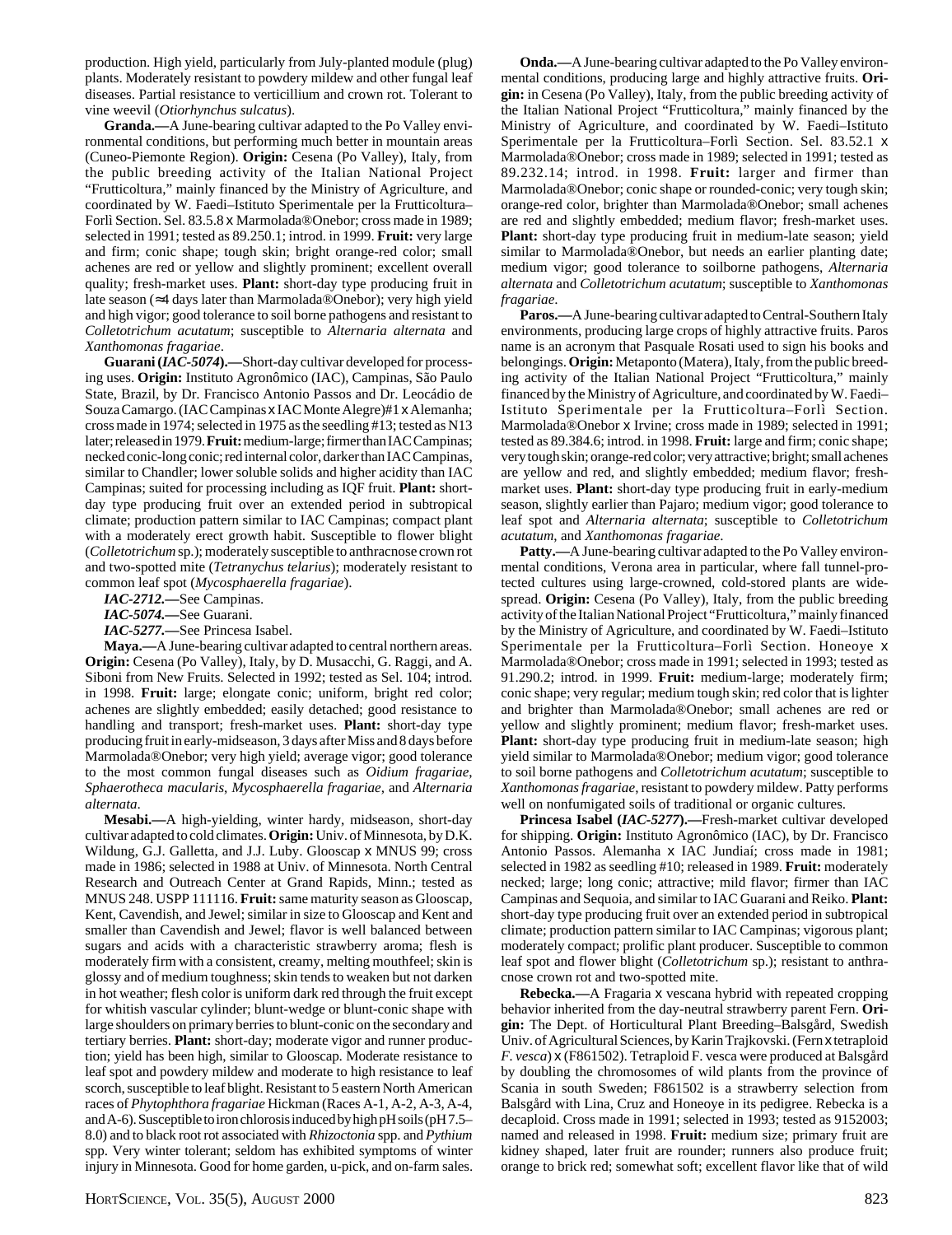August Pearl NECTARINE

*F. vesca*; ripens first crop earlier than Honeoye, repeat crops come very early. Pick your own and home garden uses. **Plant:** Compact; good winter hardiness; produces small number of strong fruit producing runners. Good resistance to common leaf diseases in Sweden,. Plants available from the Swedish Elite Plant Station.

**Rosie.—**An early fruiting short-day cultivar with high quality fruit, adapted for growing under protection in northern Europe. **Origin:** HRI East Malling, U.K. by D.W. Simpson. Honeoye x (Cardinal x [Belrubi x Holiday]); cross made in 1990; selected in 1991; tested as EM575; introduced in 1999. **Fruit:** very regular conical shape; glossy; strong red color; firm; sweet, aromatic flavor; good shelf life; large size; low percentage waste. Suitable for fresh market. **Plant:** short-day; moderately vigorous; erect habit; fruit is well displayed; yield similar to Honeoye but season is slightly earlier and more condensed. Good runner production. Susceptible to powdery mildew and verticillium. Early flowering makes frost protection advisable.

**Seal.—**A June-bearing cultivar with medium size fruit that is well adapted to environmental conditions of Poland. **Origin:** Research Institute of Pomology and Floriculture, Skierniewice, Poland, by E. Zurawicz. Senga Sengana x Real; cross made in 1984; selected in 1986; tested as K-525 in 1987–93 and later as ISS 194. In 1998, accepted in the Polish Register of Cultivated Plants. **Fruit:** larger than or similar to Senga Sengana; firmer than Senga Sengana; globose; external and internal color slightly lighter than Senga Sengana; glossy; achenes red and held even with the fruit surface; very good flavor; fresh-market, processing and home-garden uses. **Plant:** June-bearer; yield similar to or greater than Senga Sengana; compact plant with round growth habit; medium vigor. Moderately susceptible to leaf spot and grey mold, resistant to leaf scorch, powdery mildew and verticillium wilt. High tolerance to winter frosts.

**Sophie.—**A very late-fruiting, short-day cultivar suitable for the fresh market. **Origin:** HRI East Malling, U.K., by D.W. Simpson. EM75 (Hapil x Streamliner) x Kent; cross made in 1987; selected in 1988; tested as EM341; introduced in 1997. **Fruit:** very regular conical shape and dark red color, similar to Honeoye; slightly acidic flavor; moderately firm flesh but skin can be fragile in hot weather; medium large berries (25–35 mm); season equivalent to Pandora, 2 weeks later than Elsanta. **Plant:** short-day; very vigorous with floppy habit; fruit on long peduncles and easier to harvest than Pandora; prolific runner production. Suitable for fresh market, PYO, and home gardens. Susceptible to powdery mildew and verticillium wilt. Late flowering can result in problems with blossom weevil (*Anthonomus rubi*).

**Tudnew.—**A short-day, very productive, large, and firm strawberry that is similar to Chandler and that requires chilling for floral induction. **Origin:** in Navarra, Spain, by J.M.A Lopez, Plantas de Navarra S.A., Navarra, Spain. Plantas de Navarra selections 85-20 x 86-061; tested as 92.H1.51; introd. in 1999. USPP 10960. **Fruit:** large size (23–24 g), similar to Oso Grande; long conic; very glossy; uneven fruit surface; firmer than Chandler; medium red flesh and skin; medium sized calyx; early ripening; maintains quality under refrigeration for 48 h. **Plant:** short-day; flat globose plant habit; medium vigor. Yields similar to Milsei. No particular sensitivity to any disease.

# **INDEX OF VARIETIES DESCRIBED**

(synonyms *in italics*)

*A5510* APPLE ABZ Elan STRAWBERRY Adams Apple APPLE *Alabama Jenkins* PECAN Ana Maria STRAWBERRY AnnaMarie RASPBERRY Antoneta ALMOND Apache BLACKBERRY Arctic Belle NECTARINE Arctic Blaze NECTARINE Arctic Jay NECTARINE Arctic Mist NECTARINE Ariake CITRUS

Autumn Byrd RASPBERRY Autumn Gala APPLE Auvil Early Fuji APPLE Avalon ALMOND Black Gold JACKFRUIT Bolero STRAWBERRY Bruce CANISTEL Brunswick STRAWBERRY Buckeye Gala APPLE (Addendum) *Bull McIntosh* APPLE *Burchinal* APPLE Campinas STRAWBERRY Candy White NECTARINE Cheena JACKFRUIT Chickasaw BLACKBERRY Cigaline STRAWBERRY Cigoulette STRAWBERRY Cijosée STRAWBERRY Cilady STRAWBERRY Cilo, STRAWBERRY Cirafine STRAWBERRY Cirano STRAWBERRY Cireine STRAWBERRY *Co-op 25* APPLE Coho RASPBERRY Country Sweet PEACH Crown Empire APPLE Dah Pon CARAMBOLA Dang Rasimi JACKFRUIT Del Red Rome APPLE *Dubois 8201* BLACK WALNUT Early Juan NECTARINE Elkat STRAWBERRY Evangeline STRAWBERRY Fairchild 1 CANISTEL Fairchild 2 CANISTEL Fire Sweet NECTARINE Fitzpatrick CANISTEL Florence STRAWBERRY *Fuji 216* APPLE GalaSupreme APPLE (Addendum) Garden Princess ALMOND Gayla Rich PEACH Gloria RASPBERRY Godiva RASPBERRY Golden Nugget JACKFRUIT Goose Pond PECAN Grand Pearl NECTARINE Granda STRAWBERRY Guarani STRAWBERRY Gulfbeauty PLUM Gulfblaze PLUM *Harry Black Gala* APPLE *Harten Mac* APPLE Holyoke RASPBERRY Honey Gold JACKFRUIT Hopi PECAN HPC-120 BLACK WALNUT HPC-148 BLACK WALNUT *IAC-2712* STRAWBERRY *IAC-5074* STRAWBERRY *IAC-5277* STRAWBERRY Isabel RASPBERRY J-30 JACKFRUIT J-31 JACKFRUIT Jenkins PECAN *Jenkins 1* PECAN Joan J RASPBERRY Joanna Sweet PEACH

Jupiter GRAPE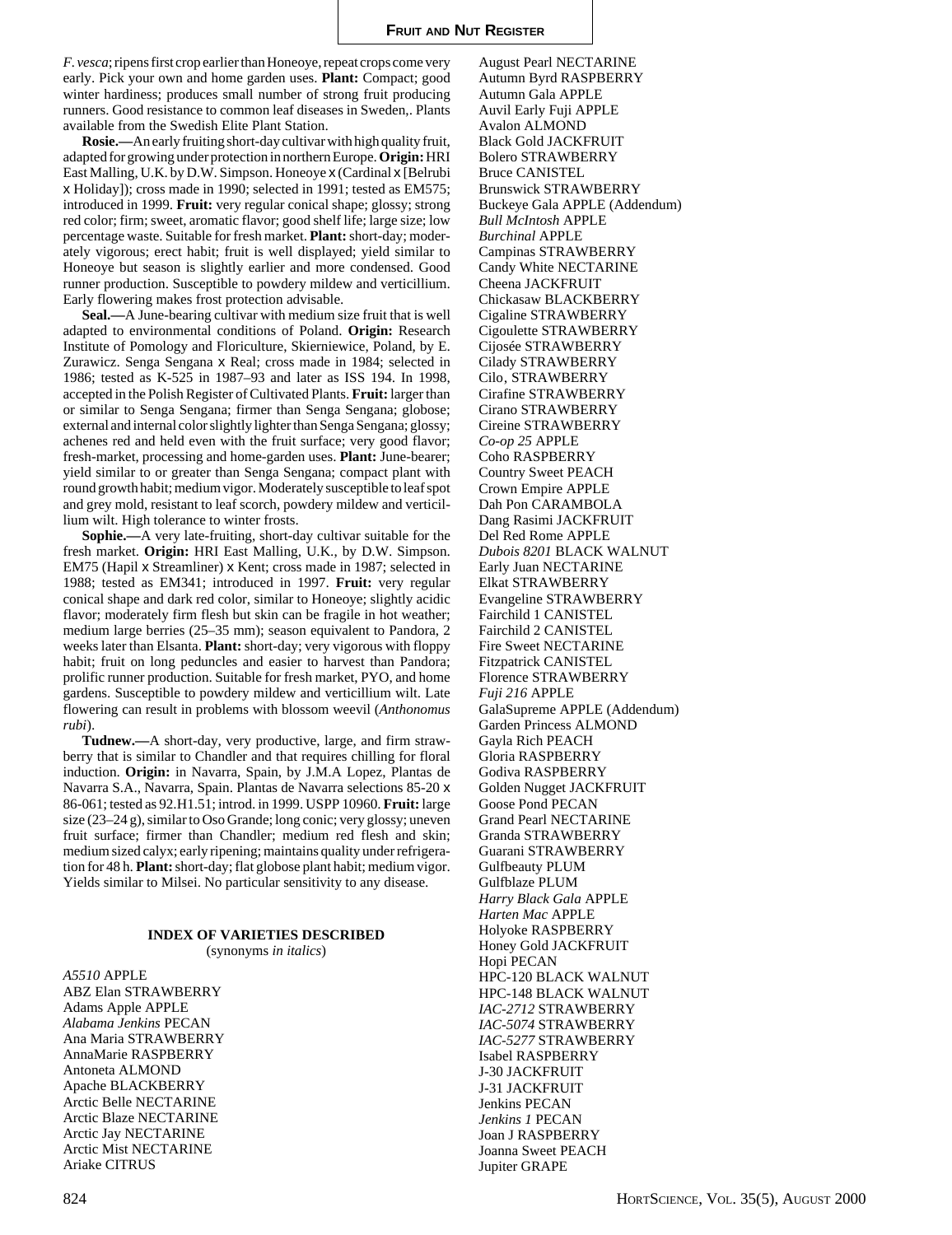Kahl ALMOND Kajang CARAMBOLA Kay Glo NECTARINE Kay Pearl NECTARINE Kay Sweet NECTARINE Kiesau CANISTEL Kiowa BLACKBERRY (Addendum) Klondike White PEACH Kristin CURRANT LindaMac APPLE Maha CARAMBOLA Marquis GRAPE (Addendum) Marta ALMOND Martzahn PECAN Maya STRAWBERRY McGinnis BLACK WALNUT Melissa GRAPE Mesabi STRAWBERRY Mor CITRUS Morley ALMOND Murashige AVOCADO Nadorcott CITRUS Narve Viking CURRANT Ne Plus Ultra ALMOND Neptune GRAPE NS1 JACKFRUIT Onda STRAWBERRY Orion GRAPE Paros STRAWBERRY Patty STRAWBERRY Peerless ALMOND Phoenix GRAPE Prima Gattie PEACH Princesa Isabel STRAWBERRY Rebecka STRAWBERRY Regal Red NECTARINE Regent GRAPE Rishon CITRUS Rosetta ALMOND Rosie STRAWBERRY Ross CANISTEL Ruby Pearl NECTARINE Ruby Sweet NECTARINE Rupert BLACK WALNUT Savana ALMOND Scarlet O'Hara APPLE Scarlett GRAPE Scotian Spur Mac APPLE Seal STRAWBERRY Sierra Gem PEACH Sirius GRAPE Snapp Stayman APPLE Snow Beauty PEACH Snow Bride PEACH Snow Dance PEACH Snow Jewel PEACH Snow Kist PEACH Sophie STRAWBERRY Spring Glo NECTARINE Spring Snow PEACH Spring Sweet NECTARINE Sri Kembangan CARAMBOLA Staufer GRAPE STW-13 BLACK WALNUT Summer Muscat GRAPE Summer Royal GRAPE Sunmuscat GRAPE Sweet Dream PEACH Sweet September PEACH Tabouey JACKFRUIT Tean Ma CARAMBOLA

Tex Red Winesap APPLE Thai Knight CARAMBOLA Tola RASPBERRY TREC 9680 CANISTEL Tudnew STRAWBERRY Tuolumne PEACH USDA 1 CANISTEL USPP 4885 Valenta ALMOND USPP 5146 Garden Princess ALMOND USPP 8219 Winola CITRUS USPP 8236 Rosetta ALMOND USPP 8269 Morley ALMOND USPP 8270 Savana ALMOND USPP 8377 Rishon CITRUS USPP 8378 Mor CITRUS USPP 9235 Ariake CITRUS USPP 9282 Kahl ALMOND USPP 9340 Isabel RASPBERRY USPP 9696 Godiva RASPBERRY USPP 9861 Kiowa BLACKBERRY (Addendum) USPP 9882 Snow Bride PEACH USPP 9883 Spring Snow PEACH USPP 9908 Arctic Jay NECTARINE USPP 9938 Snow Dance PEACH USPP 9959 Ruby Pearl NECTARINE USPP 9960 Grand Pearl NECTARINE USPP 9961 Fire Sweet NECTARINE USPP 9962 Spring Sweet NECTARINE USPP 9963 Ruby Sweet NECTARINE USPP 9964 Sweet September PEACH USPP 10010 GalaSupreme APPLE (Addendum) USPP 10022 Spring Glo NECTARINE USPP 10070 Scotian Spur Mac APPLE USPP 10085 Prima Gattie PEACH USPP 10094 Snow Kist PEACH USPP 10127 Gayla Rich PEACH USPP 10141 Auvil Early Fuji APPLE USPP 10174 Arctic Blaze NECTARINE USPP 10175 Snow Beauty PEACH USPP 10176 Sweet Dream PEACH USPP 10190 Snow Jewel PEACH USPP 10241 Kay Glo NECTARINE USPP 10387 Valley Sweet PEACH USPP 10479 Arctic Belle NECTARINE USPP 10480 Nadorcott CITRUS USPP 10609 Tuolumne PEACH USPP 10810 Sierra Gem PEACH USPP 10840 Buckeye Gala APPLE (Addendum) USPP 10871 Kay Pearl NECTARINE USPP 10872 Klondike White PEACH USPP 10881 Kay Sweet NECTARINE USPP 10889 Western Pride NECTARINE USPP 10902 Regal Red NECTARINE USPP 10908 Early Juan NECTARINE USPP 10919 Arctic Mist NECTARINE USPP 10924 Candy White NECTARINE USPP 10926 August Pearl NECTARINE USPP 10939 Joanna Sweet PEACH USPP 11012 Marquis GRAPE (Addendum) USPP 11035 Ana Maria STRAWBERRY USPP 11067 Gloria RASPBERRY USPP 11071 Snapp Stayman APPLE USPP 11090 Country Sweet PEACH USPP 11094 Holyoke RASPBERRY USPP 11096 Avalon ALMOND Valenta ALMOND Valley Sweet PEACH Western Pride NECTARINE Wilhelm RASPBERRY Winola CITRUS Yamagata AVOCADO